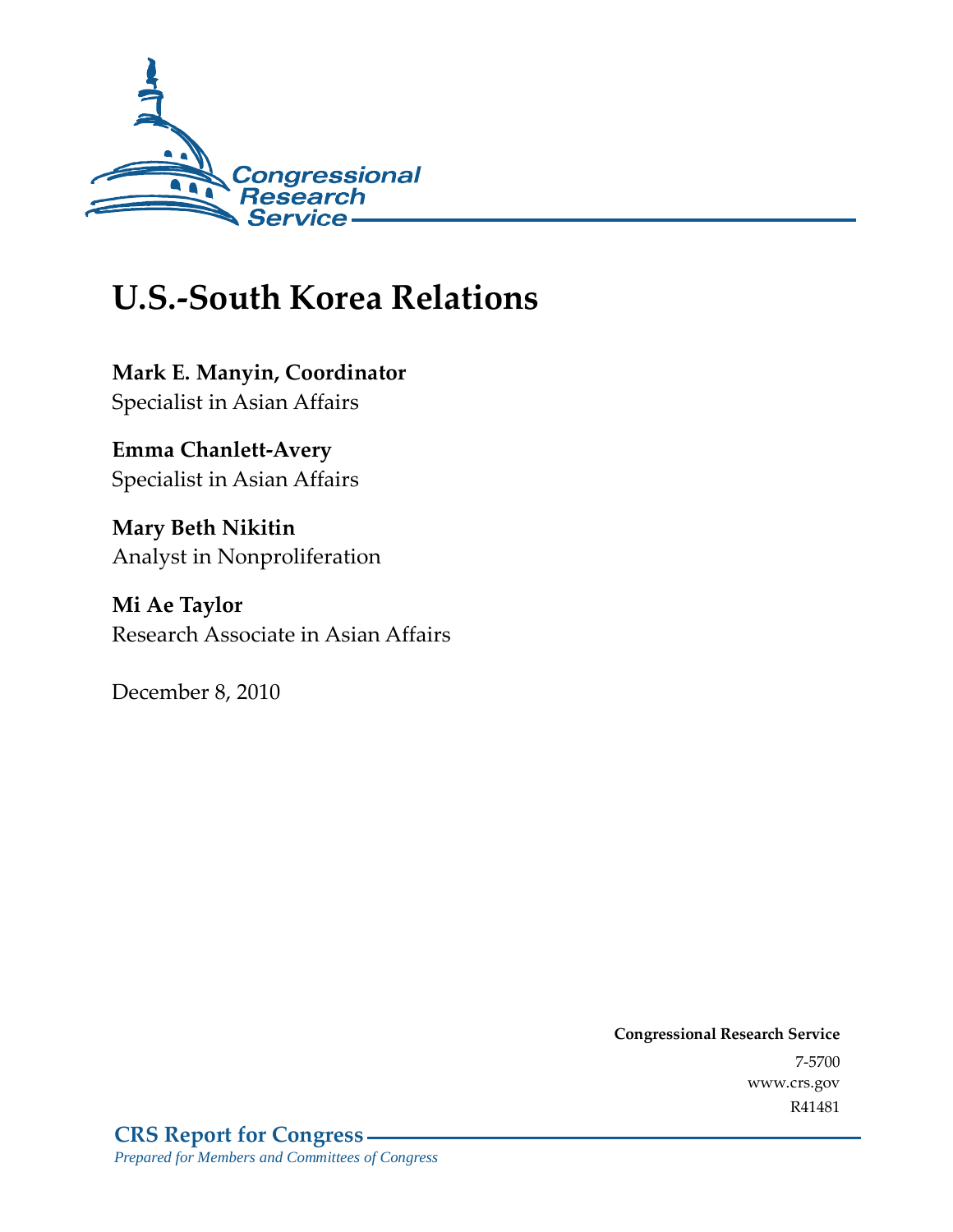# **Summary**

Since late 2008, relations between the United States and South Korea (known officially as the Republic of Korea, or ROK) have been arguably at their best state in decades. By the middle of 2010, in the view of many in the Obama Administration, South Korea had emerged as the United States' closest ally in East Asia.

Of all the issues on the bilateral agenda, Congress has the most direct role to play in the proposed Korea-U.S. Free Trade Agreement (KORUS FTA). Congressional approval is necessary for the agreement to go into effect. In early December 2010, the two sides announced they had agreed on modifications to the original agreement, which was signed in 2007. South Korea accepted a range of U.S. demands designed to help the U.S. auto industry and received some concessions in return. In the United States, the supplementary deal appears to have changed the minds of many groups and members of Congress who previously had opposed the FTA, which is now expected to be presented to the  $112^{th}$  Congress in 2011. If Congress approves the agreement, it would be the United States' second largest FTA, after the North American Free Trade Agreement (NAFTA).

U.S.-South Korean coordination over policy towards North Korea has been particularly close. The Obama and Lee Administrations have adopted a medium-to-longer-term policy of "strategic patience" that involves three main elements: refusing to return to the Six-Party Talks without an assurance from North Korea that it would take "irreversible steps" to denuclearize; gradually attempting to alter China's strategic assessment of North Korea; and using Pyongyang's provocations as opportunities to tighten sanctions against North Korean entities.

Additionally, the Obama Administration has said that an improvement in inter-Korean relations is a prerequisite for the United States to enter into meaningful negotiations with North Korea. Lee, in turn, has linked progress in many areas of North-South relations to progress in denuclearizing North Korea. South Korea halted almost all remaining inter-Korean projects after the March 2010 sinking of the South Korean naval vessel, the *Cheonan*, an event the United States and South Korea have blamed on North Korea. Tensions with North Korea were further heightened by Pyongyang's late November 2010 shelling of a South Korean island, killing two South Korean soldiers and two civilians. The events further eroded the loose consensus that had prevailed in South Korea against openly discussing and planning for reunification in the short- or mediumterm. While few South Koreans advocate actively trying to topple the Kim Jong-il regime, North Korea's actions have led many in the Lee government to view North Korea as much more of an immediate danger than previously thought.

The United States maintains about 28,500 troops in the ROK. Since 2009, the two sides have accelerated steps to transform the U.S.-ROK alliance's primary purpose from one of defending against a North Korean attack to a regional and even global partnership. Washington and Seoul have announced a "Strategic Alliance 2015" plan to relocate U.S. troops on the Peninsula and boost ROK defense capabilities.

Much of the current closeness between Seoul and Washington is due to President Lee. It is unclear how sustainable many of his policies will be, particularly into 2012, when South Koreans will elect a new president and a new legislature. Bilateral coordination will be particularly tested if South Korea's left-of-center groups, which bitterly oppose much of Lee's agenda, retake the presidency and/or the National Assembly. This report will be updated periodically.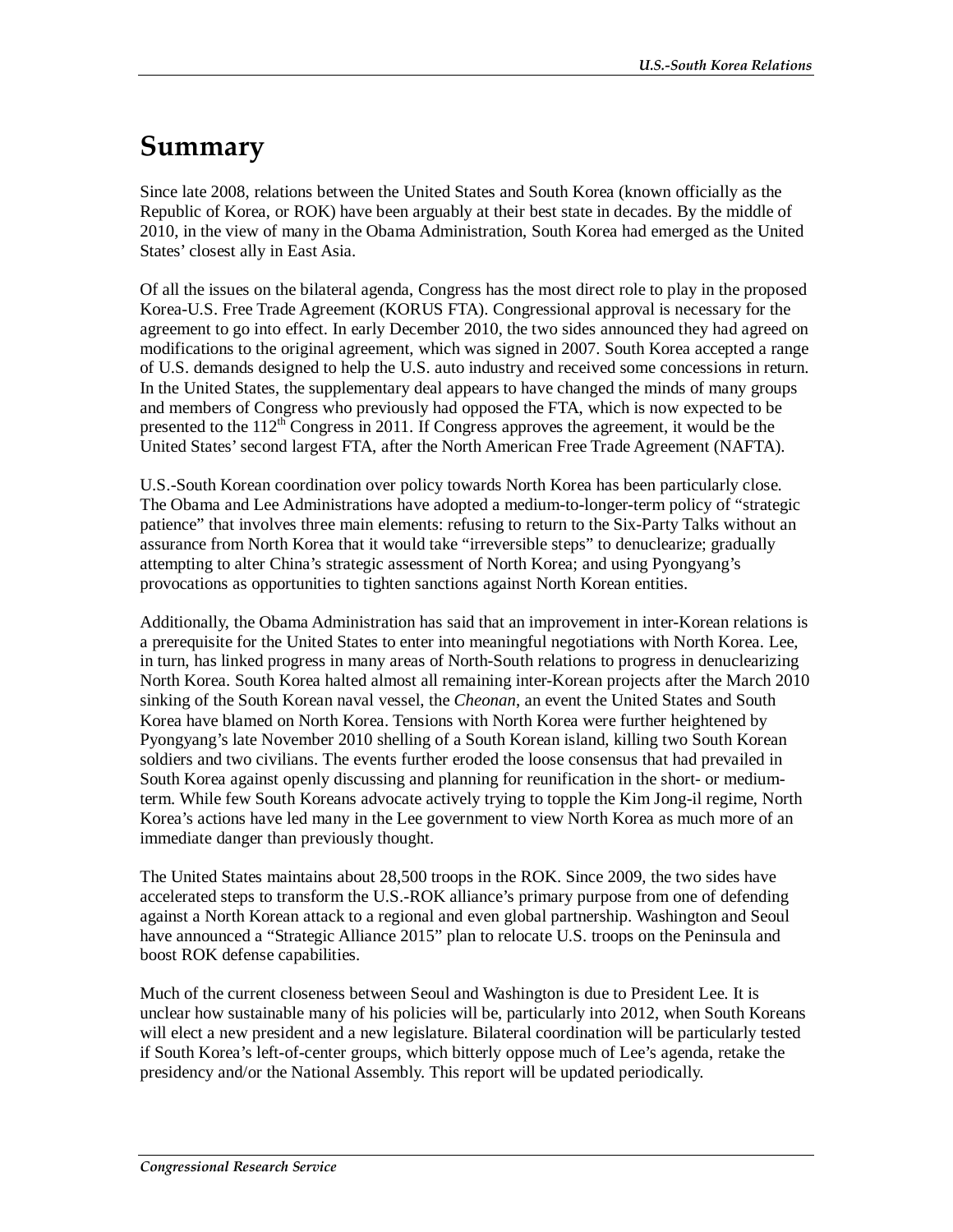# Contents

## Figures

|--|--|--|--|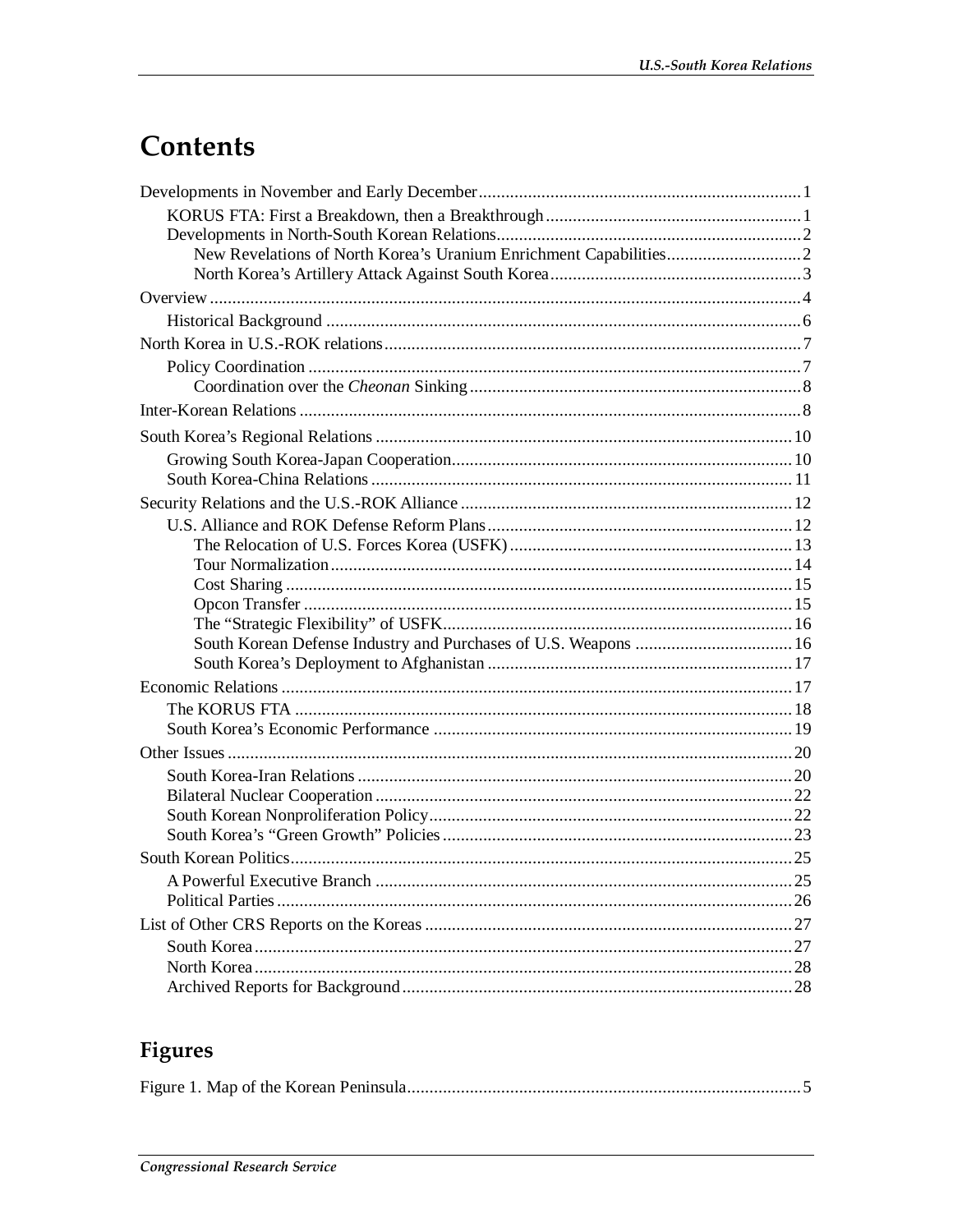## **Tables**

|  | Table 1. Annual U.S.-South Korea Merchandise Trade, Selected Years  18 |  |
|--|------------------------------------------------------------------------|--|
|  |                                                                        |  |

### **Contacts**

|--|--|--|--|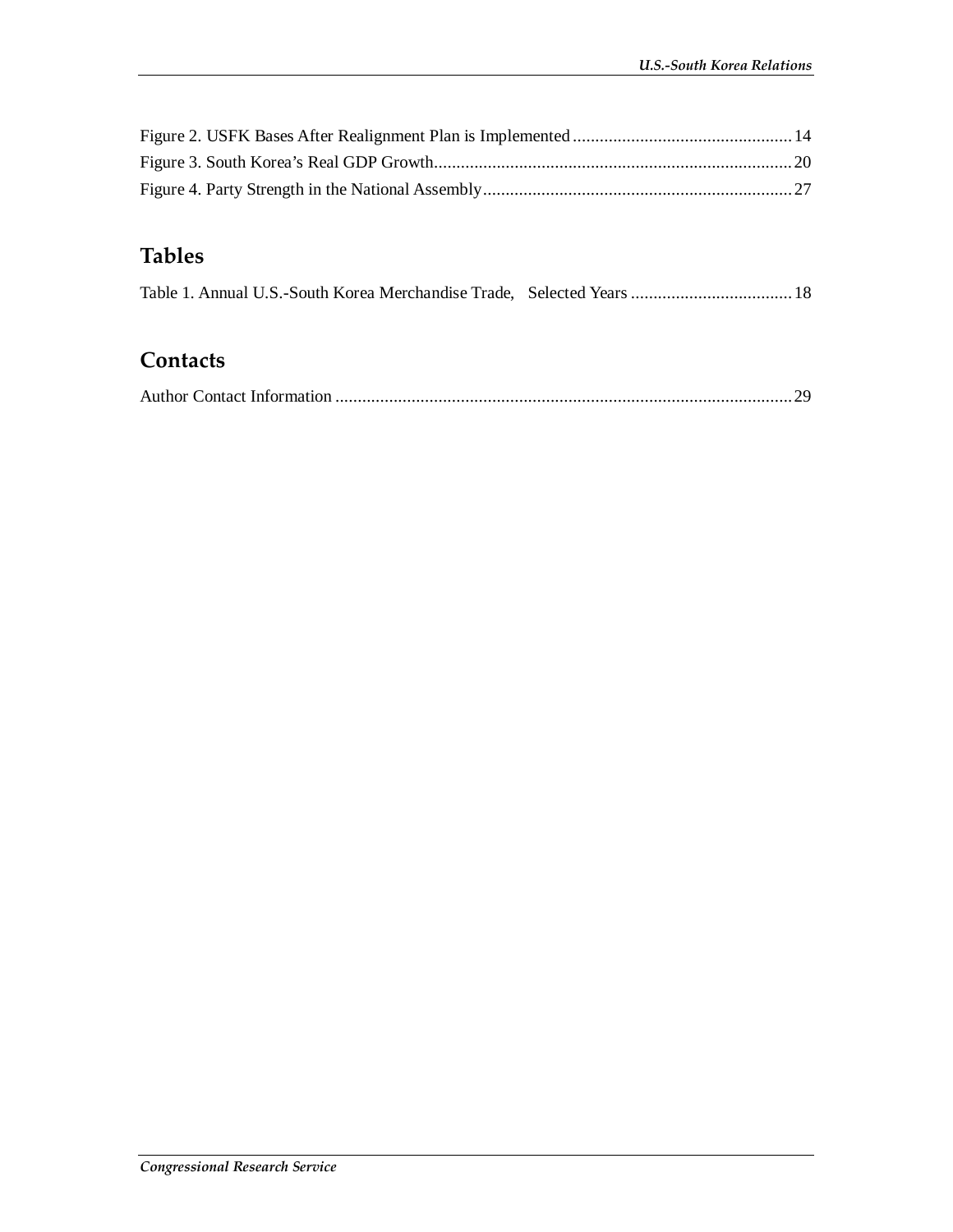# **Developments in November and Early December**

## **KORUS FTA: First a Breakdown, then a Breakthrough1**

Presidents Obama and Lee met on November 12, 2010, on the sidelines of the Group of 20 (G-20) summit in Seoul. Stunning many observers, the two leaders jointly announced that their respective negotiating teams had not been able to resolve their differences over the proposed Korea-U.S. Free Trade Agreement (KORUS FTA) in time for the summit, the original deadline the two leaders had set during their previous meeting in June.

However, on December 3, 2010, the Obama and Lee Administrations announced that follow-up negotiations had produced an agreement on modifications to the KORUS FTA. President Obama stated that the deal, often referred to as a "supplementary agreement" in the media, paves the way for him to introduce the agreement's implementing legislation to the  $112<sup>th</sup>$  Congress. Earlier in 2010, Obama said that he intended to present the legislation to Congress "in the few months" after a supplementary agreement was reached. $2$  During the weeks of negotiations, the Obama Administration consulted with a number of congressional offices, some of which sent staff to Seoul during the mid-November talks.

In the December 2010 supplementary agreement, South Korea accepted a range of U.S. demands designed to help the U.S. auto industry. In return South Korea received concessions on imports of U.S. pork and pharmaceuticals, as well as work visas for South Korean professionals entering the United States. South Korea also successfully fended off U.S. pressure to rapidly complete the lifting of its partial health and safety ban on imports of U.S. beef. In 2008, when the Lee government agreed to completely lift the ban, massive anti-government protests erupted in South Korea, leading the two governments to effectively renegotiate the beef agreement in a way that keeps a small portion of the ban in place.

#### *Reaction to the Agreement*

As of early December, the supplementary deal appears to have accomplished its primary objective. It has shifted the politics surrounding the KORUS FTA debate in the United States, where the original agreement was encountering strong resistance, without fundamentally altering the politics in South Korea, where the agreement has broad support. Shortly after the announcement, a number of U.S. groups and individuals who had previously opposed the agreement, including several members of Congress, announced their support. In South Korea, the supplementary deal does not appear to have shifted the terms of political debate over the FTA, which generally has been expected to be approved by the National Assembly. Most South Korean media commentators have observed that the balance of concessions in the December deal were in

<sup>&</sup>lt;sup>1</sup> For more, see CRS Report RL34330, *The Proposed U.S.-South Korea Free Trade Agreement (KORUS FTA): Provisions and Implications*, coordinated by William H. Cooper.

 $2$  The White House Office of the Press Secretary, "Remarks by the President at the Announcement of a U.S.-Korea Free Trade Agreement," December 4, 2010; "Remarks By President Obama and President Lee Myung-Bak of the Republic Of Korea after Bilateral Meeting," June 26, 2010, Toronto, Canada.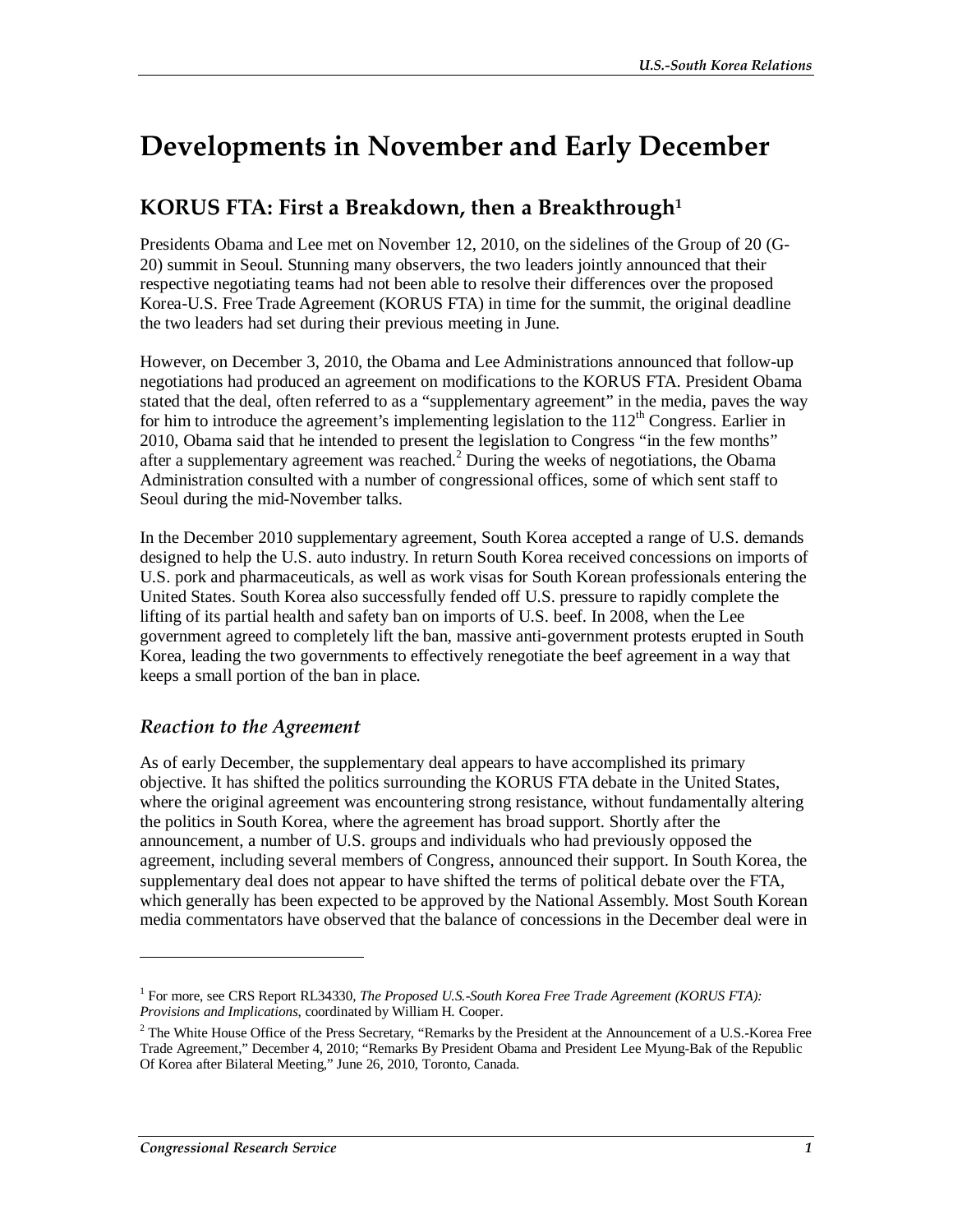the United States' favor, a dynamic that the agreement's opponents have seized upon as another reason to criticize the FTA. In contrast, South Korean supporters of the agreement appear to accept the concessions as regrettable but tolerable.

The United States and South Korea signed the KORUS FTA in 2007. If approved, it would be the second largest FTA by market size in which the United States participates (after the North American Free Trade Agreement, NAFTA). The KORUS FTA would be the second largest FTA that South Korea has signed to date, after the agreement with the European Union (EU) that is expected to come into effect in 2011.

### **Developments in North-South Korean Relations**

The early fall of 2010 saw a slight uptick in cooperation between South and North Korea, which had, after the March 2010 explosion that sank the South Korean naval vessel, the *Cheonan*, been reduced to little more than the North-South industrial complex in the North Korean city of Kaesong. (A multinational investigation team led by South Korea determined that the ship was sunk by a torpedo from a North Korean submarine.) North Korea reportedly also began sending signals that it was interested in restarting the Six-Party Talks over its nuclear program.<sup>3</sup> The last round of talks was held in late 2008. The United States, South Korea, and Japan declined North Korea's offer, which was supported by China, apparently because officials in the three countries had not seen evidence that North Koreans were willing to take significant new steps to permanently dismantle its nuclear facilities and significantly improve North-South Korean relations.

North Korea's moves also coincided with an apparent softening of South Korea's posture toward the North. Perhaps most importantly, the Lee government reportedly began to back away from their earlier insistence that the Six-Party Talks not resume unless North Korea expressed some contrition for the *Cheonan*'s sinking. 4 Lee had been under pressure within South Korea to soften his policy toward the North, so as to preserve South Korean influence over events on the Peninsula. The Obama Administration has made improvement in inter-Korean relations a prerequisite for the United States to enter into meaningful negotiations with North Korea.

#### **New Revelations of North Korea's Uranium Enrichment Capabilities5**

In November, the relative quietude in North Korea's relations with South Korea and the United States was shattered by two events. First, North Korea showed Dr. Siegfried Hecker, the former head of the U.S. Los Alamos National Laboratory, a new "ultra-modern" uranium enrichment facility with 2,000 centrifuges that the North Koreans said is producing low enriched uranium destined for fuel for a new light-water nuclear reactor that is under construction. The revelation confirmed long-standing fears that North Korea has been developing an alternative, uranium-

<sup>&</sup>lt;sup>3</sup> The Six-Party Talks involve North Korea, the United States, South Korea, China, Japan, and Russia.

<sup>4</sup> Mark McDonald, "South Korea Drops Its Call for Apology From North," *The New York Times*, November 8, 2010.

<sup>&</sup>lt;sup>5</sup> For more on North Korea's suspected nuclear capabilities and the diplomacy surrounding them, see CRS Report RL34256, *North Korea's Nuclear Weapons: Technical Issues*, by Mary Beth Nikitin, and CRS Report R41259, *North Korea: U.S. Relations, Nuclear Diplomacy, and Internal Situation*, by Emma Chanlett-Avery and Mi Ae Taylor.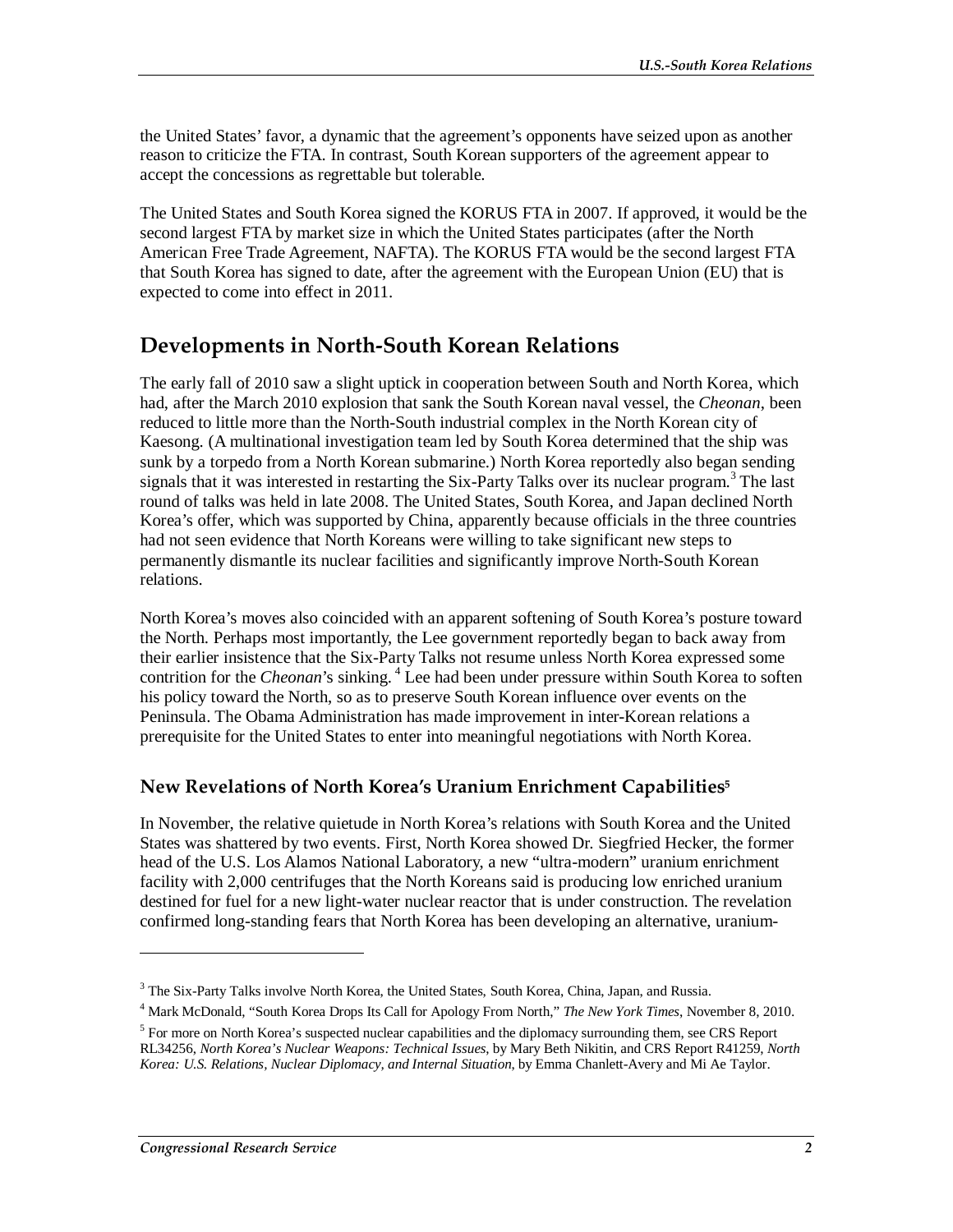based nuclear program to complement or replace its existing plutonium-based facilities. Although Dr. Hecker has said that the centrifuge plant and the new reactor appear to be designed primarily for civilian nuclear power, the uranium facilities could also be used to produce fissile material suitable for nuclear weapons.<sup>6</sup>

#### **North Korea's Artillery Attack Against South Korea**

Second, on November 23, only days after the uranium revelations, North Korean artillery units fired over 150 shells on to and around Yeonpyeong Island, across the North-South disputed western sea border. North Korea claimed that the South Korean military had fired first, during routine U.S.-ROK exercises in the area. According to one report, about half the North Korean shells hit the island. The barrage killed four South Koreans (two marines and two civilians), wounded dozens, and destroyed or damaged scores of homes and other buildings.<sup>7</sup> It was North Korea's first direct artillery attack on ROK territory since the 1950-53 Korean War. South Korea responded by shooting 80 shells at North Korea. An official North Korean media outlet later said that the South Korean civilian deaths were "regrettable."<sup>8</sup>

The attacks prompted a number of responses.

- South Korea and the United States held large-scale naval exercises in the Yellow Sea area with the USS George Washington aircraft carrier strike group. After the *Cheonan* sinking, the U.S. and South Korea had refrained from staging exercises in the Yellow Sea area, after China had warned of its sensitivity to military activities there.
- In a nationally televised speech, Lee announced that South Korea would no longer hold back on retaliating for North Korean provocations. President Lee and the South Korean military have come under strong domestic criticism for what was widely perceived as faulty military preparation and a delayed counter-attack, prompting the Defense Minister to resign. His successor, Kim Sung-hwan, stated that if attacked in the future, South Korea would consider using its air force to strike back in North Korean territory.<sup>9</sup>
- China, after consulting widely among the other negotiating parties, proposed a meeting of participants in the Six-Party Talks to stabilize the situation. South

<sup>&</sup>lt;sup>6</sup> Siegfried S. Hecker, "A Return Trip to North Korea's Yongbyon Nuclear Complex," Center for International Security and Cooperation, Stanford University, November 20, 2010.

<sup>7</sup> Stratfor.com, "Satellite Imagery: Tactical Details of the Korean Artillery Exchange," November 30, 2010.

<sup>&</sup>lt;sup>8</sup> "DPRK KPA Supreme Command's Communique on Artillery Gunfire Along Inter-Korean Border," Pyongyang Korean Central Broadcasting Station in Korean, November 23, 2010, translated by Open Source Center KPP20101123106004; "DPRK Commentary Says 23 Nov Clash Due to US, Civilian Casualties 'Very Regrettable'," Korean Central News Agency, November 27, 2010.

<sup>&</sup>lt;sup>9</sup> "Full Text' of ROK President Lee's 29 November 'Address to the Nation'," *Yonhap*, November 29, 2010. Lee said that for decades, South Korea had "tolerated provocations by the North time and again.… South Korea nonetheless endured these continual provocations because we entertained a slight hope that the North would change course someday.... At long last, we came to a realization that ... that prolonged endurance and tolerance will spawn nothing but more serious provocations. If the North commits any additional provocations against the South, we will make sure that it pays a dear price without fail."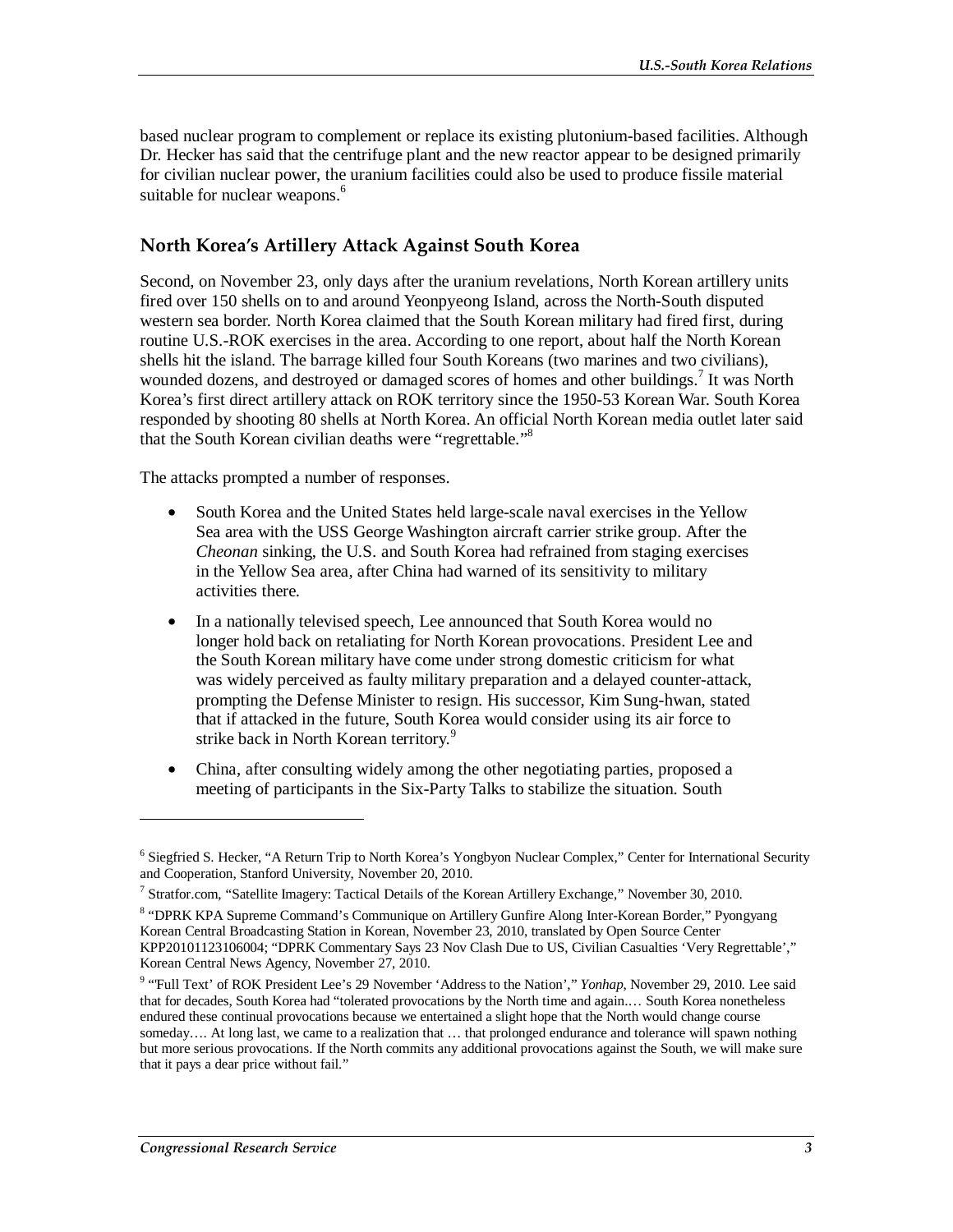Korea, the United States, and Japan rejected such a move, saying that it would only reward North Korea's attack and was premature without signs that North Korea would change its behavior.

• Instead, the three countries stepped up trilateral cooperation and called on China to do more to pressure North Korea. Secretary of State Clinton met in Washington, DC, with the South Korean and Japanese Foreign Ministers, where the three condemned North Korea's attack, affirmed their solidarity in dealing with North Korea, and discussed cooperation on a range of regional and global issues. Relatedly, for the first time, South Korea sent military observers to a U.S. and Japanese joint military exercise.<sup>10</sup>

## **Overview**

While the U.S.-South Korea relationship is highly complex and multifaceted, five factors arguably drive the scope and state of U.S.-South Korea relations:

- North Korea, particularly its weapons of mass destruction programs and perceptions in Washington and Seoul of whether the Kim regime poses a threat, through its belligerence and/or the risk of its collapse;
- the growing desire of South Korean leaders to use the country's middle power status to play a larger regional and, more recently, global role;
- increasingly, China's rising influence in Northeast Asia, which has become an integral consideration in many aspects of U.S.-South Korea strategic and (to a lesser extent) economic policymaking;
- South Korea's transformation into one of the world's leading economies—with a very strong export-oriented industrial base—which has led to an expansion of trade disputes and helped drive the two countries' decision to sign a free trade agreement; and
- South Korea's continued democratization, which has raised the importance of public opinion in Seoul's foreign policy.

Additionally, while people-to-people ties generally do not directly affect matters of "high" politics in bilateral relations, the presence of over 1.2 million Korean-Americans and the hundreds of thousands of trips taken annually between the two countries has helped cement the two countries together. $^{11}$ 

 $10$  See, for instance, State Department Press Release, "Trilateral Statement Japan, Republic of Korea, and the United States," December 6, 2010.

<sup>&</sup>lt;sup>11</sup> For an estimate of the number of ethnic Koreans in the United States, see U.S. Census Bureau, "The Asian Population: 2000," Census Brief C2KBR/01-16, February 2002, Table 4.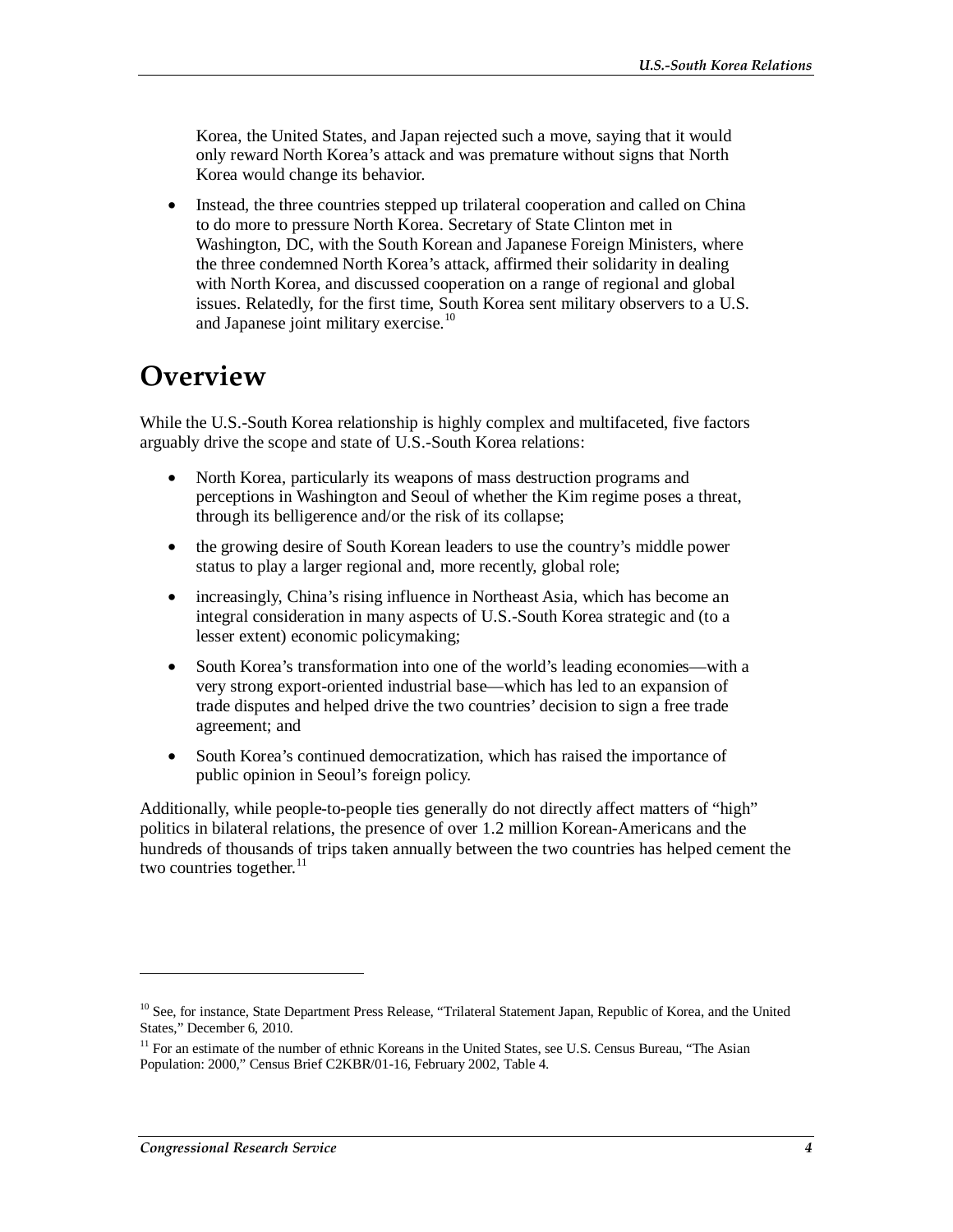

**Figure 1. Map of the Korean Peninsula** 

**Source:** Prepared by CRS based on ESRI Data and Maps 9.3.1; IHS World Data.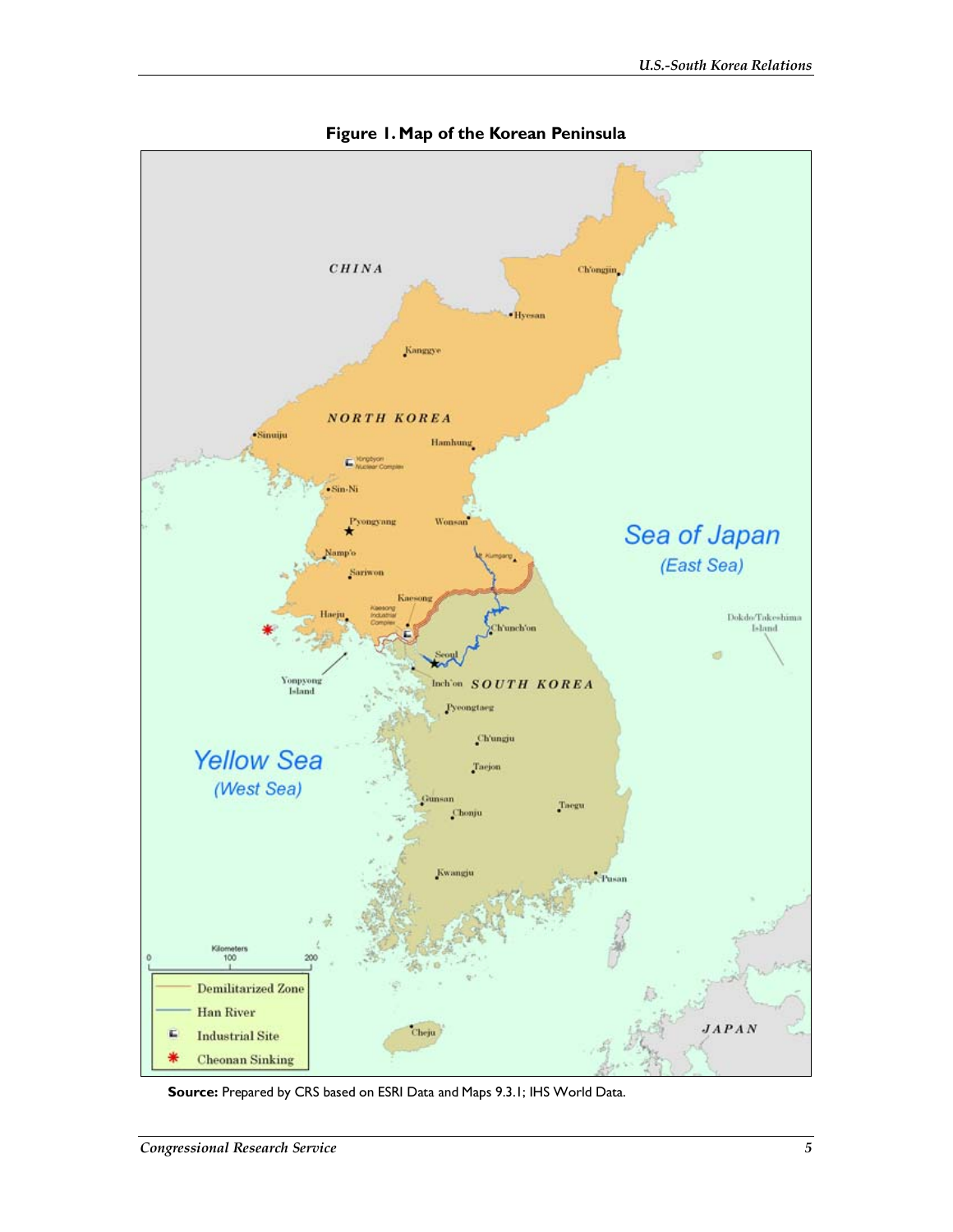Since late 2008, relations between the United States and South Korea have been arguably at their best state in nearly a decade. Coordination over North Korea policy has been particularly close, with one high-level official describing the two countries as being "not just on the same page, but on the same paragraph."12 At a summit in June 2009, the two parties signed a "Joint Vision" statement that foresees the transformation of the alliance's purpose from one of primarily defending against a North Korean attack to a regional and even global alliance, in which Washington and Seoul cooperate on a myriad of issues, including climate change, energy security, terrorism, economic development, and human rights promotion, as well as peacekeeping and the stabilization of post-conflict situations. Reflecting this evolution, in a June 2010 meeting with President Lee, President Obama referred to the alliance as "the lynchpin" for security in the Pacific region. This statement stirred some degree of anxiety in Tokyo; Japan has traditionally considered itself to be the most significant U.S. partner in the region.

Much of this closeness is due to the policies of President Lee, including his determination after assuming office to improve Seoul's relations with Washington. However, although Lee's public approval ratings have hovered in the relatively high (for South Korea) 40%-50% range for much of 2010, it is unclear how much domestic support exists for some of President Lee's policies. On North Korea, for instance, the United States and South Korea often have different priorities, with many if not most South Koreans generally putting more emphasis on regional stability than on deterring nuclear proliferation, the top U.S. priority. Currently, these differences have been masked by North Korea's general belligerence since early 2009 and to a large extent negated by President Lee's consistent stance that progress on the nuclear issue is a prerequisite for improvements in many areas of North-South relations. Also, President Lee's enthusiastic support for expanding the role of the U.S.-ROK alliance beyond the Korean Peninsula has come under domestic criticism.

Moreover, while large majorities of South Koreans say they value the U.S.-ROK alliance, many South Koreans are resentful of U.S. influence and chafe when they feel their leaders offer too many concessions to the United States. This is particularly the case among Korea's left-of-center, or "progressive" groups, who bitterly oppose much of President Lee's policy agenda and his governing style.

Thus, it is unclear how sustainable the current bilateral intimacy is likely to be, particularly beyond 2011. South Korea's legislative and presidential elections in 2012 could erode some of the momentum established under Lee. (Under South Korean law, presidents can only serve one fiveyear term, so Lee will not be able to continue in office.) Bilateral coordination will be particularly tested if South Korea's progressives retake the presidential office (called the Blue House) and/or the National Assembly.

## **Historical Background**

The United States and South Korea have been allies since the United States intervened on the Korean Peninsula in 1950 and fought to repel a North Korean takeover of South Korea. Over 33,000 U.S. troops were killed and over 100,000 were wounded during the three-year conflict. In

<sup>&</sup>lt;sup>12</sup> December 2009 interview.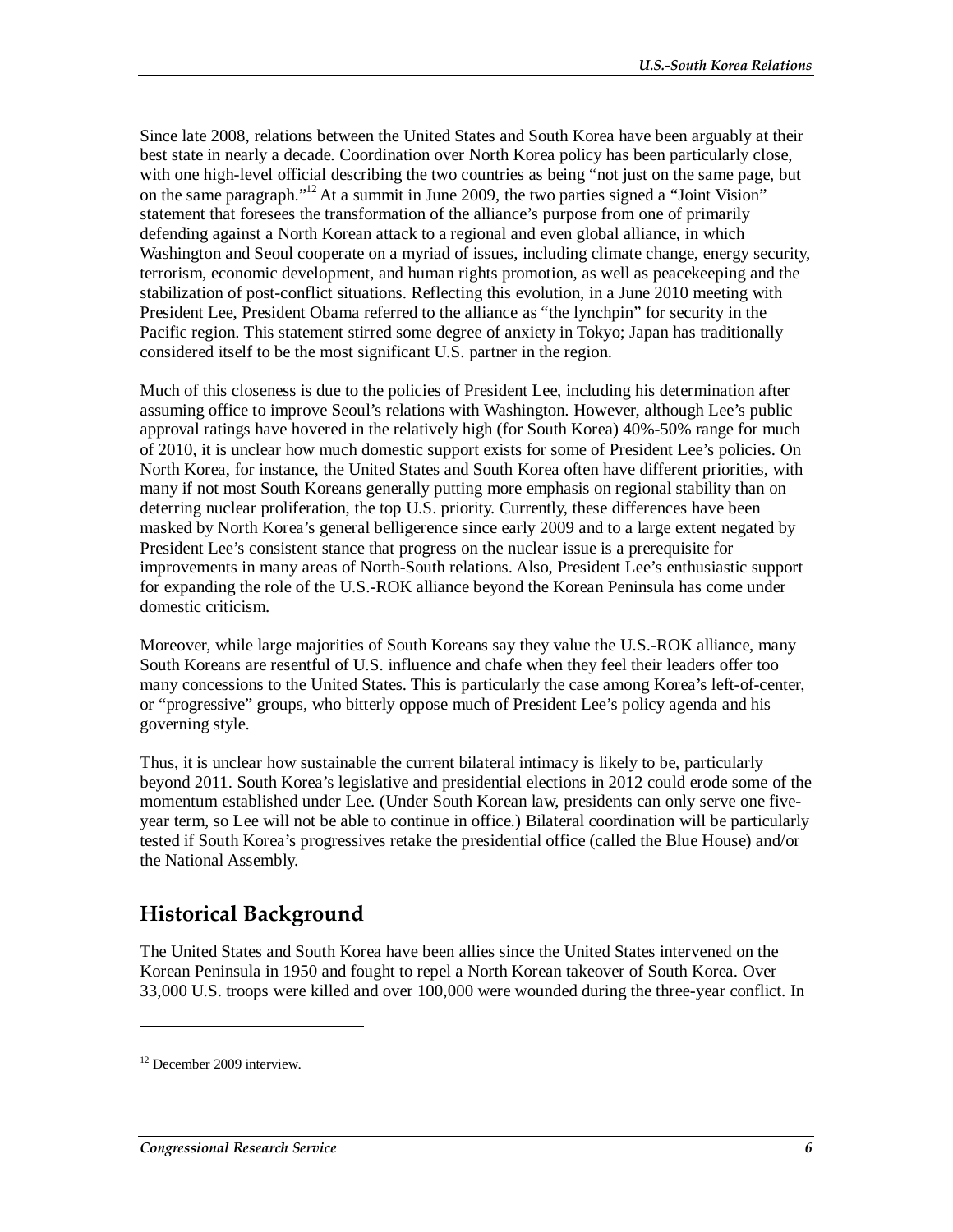1954, a year after the parties to the conflict signed an armistice agreement, the United States and South Korea signed a Mutual Defense Treaty, which provides that if either party is attacked by a third country, the other party will act to meet the common danger. The United States maintains about 28,500 troops in the ROK to supplement the 650,000-strong South Korean armed forces. South Korea deployed troops to support the U.S.-led military campaign in Vietnam. South Korea subsequently has assisted U.S. deployments in other conflicts, most recently by deploying over 3,000 troops to play a non-combat role in Iraq and over 300 non-combat troops to Afghanistan.

Beginning in the 1960s, rapid economic growth propelled South Korea into the ranks of the world's largest industrialized countries. For over a decade, South Korea has been one of the United States' largest trading partners. Economic growth also has helped transform the ROK into a mid-level regional power that can influence U.S. policy in Northeast Asia, particularly the United States' approach toward North Korea.

# **North Korea in U.S.-ROK relations**

## **Policy Coordination**

Dealing with North Korea is the dominant strategic element of the U.S.-South Korean relationship. South Korea's growing economic, diplomatic, and military power has given Seoul a much more direct and prominent role in Washington's planning and thinking about how to deal with Pyongyang. One indicator of South Korea's centrality to diplomacy over North Korea is that no successful round of the Six-Party nuclear talks has taken place when inter-Korean relations have been poor.

For much of the 2000s, policy coordination between the United States and South Korea was difficult, sometimes extremely so, because the countries' policies toward Pyongyang were often out-of-synch, and at times and in many ways contradictory. Presidents Kim Dae-jung (1998- 2003) and Roh Moo-hyun (2003-2008) pursued a "sunshine policy" of largely unconditional engagement with North Korea that clashed with the harder policy line pursued by the Bush Administration until late 2006. President Roh, who was elected in part because of his embrace of massive anti-American protests that ensued after a U.S. military vehicle killed two Korean schoolgirls in 2002, also alarmed U.S. policymakers by speaking of a desire that South Korea should play a "balancing" role among China, the United States, and Japan in Northeast Asia. Despite this, under Roh's tenure, South Korea deployed over 3,000 non-combat troops to Iraq the third-largest contingent in the international coalition—and the two sides initiated and signed the KORUS FTA. Although relations between the two capitals improved dramatically after President Lee Myung-bak's 2008 inauguration, his tougher stance toward North Korea was not always aligned with the late Bush Administration's push for a nuclear deal with North Korea.

Since breakdown of the Six-Party Talks in late 2008 and North Korea's second nuclear test in May 2009, coordination over North Korea policy has been remarkably close. Consultation and trust have only deepened in the aftermath of the *Cheonan*'s sinking. Both the Obama and Lee Administrations have adopted a medium-to-longer-term policy of "strategic patience" that involves three main elements: refusing to return to the Six-Party Talks without a North Korean assurance that it would take "irreversible steps" to denuclearize; gradually attempting to alter China's strategic assessment of North Korea; and using Pyongyang's provocations as opportunities to tighten sanctions against North Korean entities. Additionally, the Obama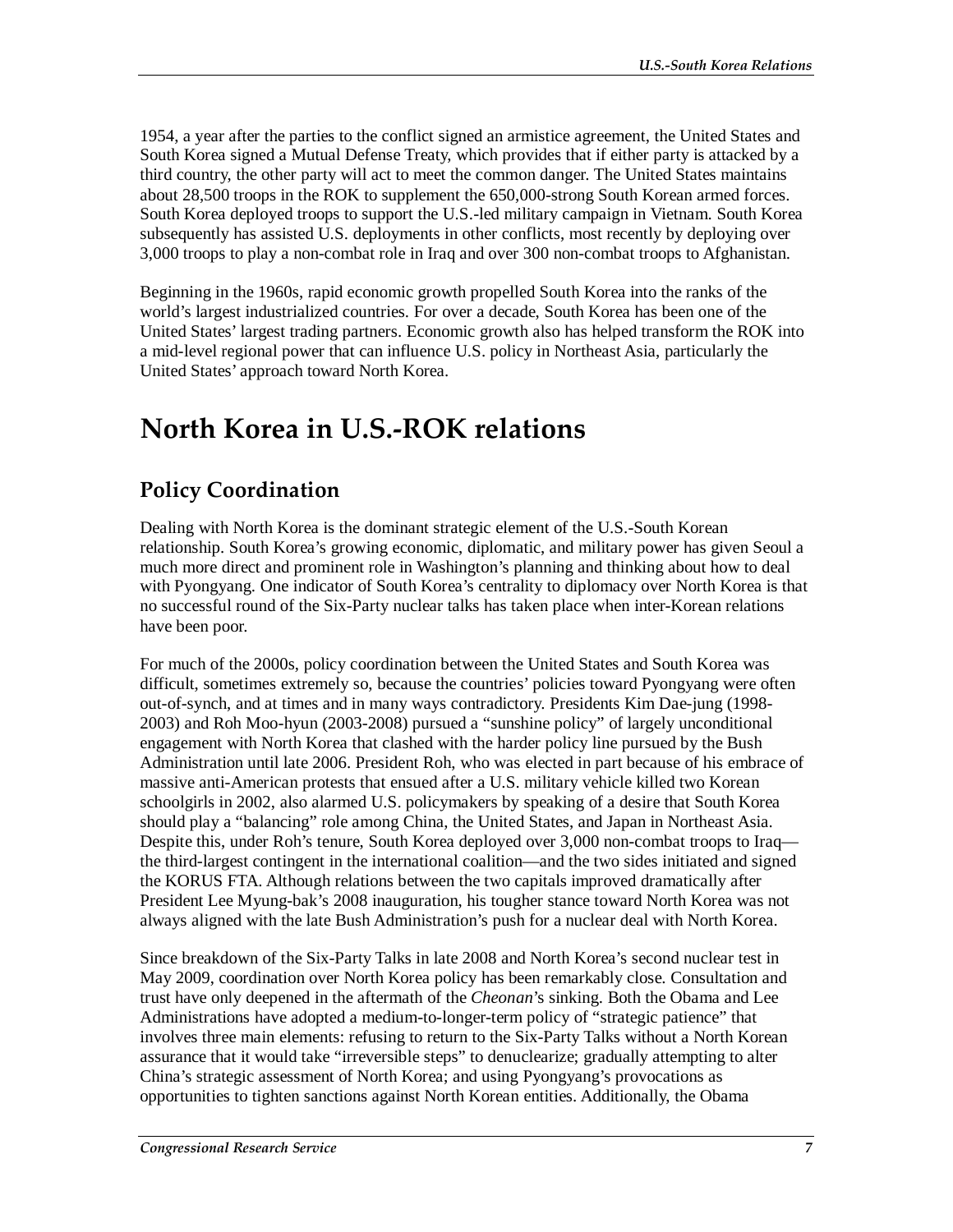Administration explicitly has said that an improvement in inter-Korean relations is a prerequisite for the United States to enter into meaningful negotiations with North Korea. In response to North Korean (and occasionally, Chinese) efforts to shift the focus of the talks to the United States and North Korea, Administration officials say they will not move forward on diplomacy with North Korea without the Lee government's consent.

#### **Coordination over the** *Cheonan* **Sinking**

The two Administrations' closeness has been both confirmed and cemented by their coordinated reaction to the March 2010 sinking of a South Korean naval vessel, the *Cheonan*. Forty-six South Korean sailors died in the incident. A multinational investigation team led by South Korea determined that the ship was sunk by a North Korean submarine.<sup>13</sup> In the wake of the sinking, U.S.-South Korean cooperation was underscored by a series of military exercises in the waters surrounding the peninsula, as well as symbolic gestures such as the joint visit of Secretary of State Clinton and Secretary of Defense Gates to the Demilitarized Zone (DMZ). During the visit, a new set of unilateral U.S. sanctions targeting North Korea were announced.<sup>14</sup>

## **Inter-Korean Relations**

Relations between the two Koreas have deteriorated markedly since Lee's February 2008 inauguration. After ten years of Seoul's "sunshine" policy of largely unconditioned reconciliation with North Korea, the Lee government entered office insisting on more reciprocity from and conditionality toward Pyongyang. Most importantly, the Lee government announced that it would review the initiation of new large-scale inter-Korean projects agreed to before Lee took office, and that implementation would be linked to progress in denuclearizing North Korea. In another reversal of his predecessors' policies, Lee's government has been openly critical of human rights conditions in North Korea. His administration also offered to continue humanitarian assistance provided North Korea first requests such aid—and indicated that existing inter-Korean projects would be continued.

North Korea reacted to Lee's overall approach by unleashing a wave of invective against Lee and adopting a more hostile stance toward official inter-Korean activities. Inter-Korean relations have steadily worsened since then, to the point that by September 2010, nearly all of the inter-Korean meetings, hotlines, tours, exchanges, and other programs that had been established during the "sunshine" period have been suspended or severely curtailed.<sup>15</sup> Whether it is a coincidence or a

<sup>&</sup>lt;sup>13</sup> The cause of the *Cheonan's* sinking has become highly controversial in South Korea. While most conservatives believe that North Korea was responsible for explosion, many who lean to the left have criticized the investigation team as biased and/or argued that its methodology was flawed. Alternative theories for the sinking have been swirling on the Korean blogosphere. Additionally, polls indicate many if not most Koreans believe the Lee government attempted to exploit the incident during local elections held across the nation in early June. Though Lee's conservative Grand National Party suffered notable losses, polls indicate that local issues, rather than North Korea policy, were more significant factors determining voting behavior.

<sup>&</sup>lt;sup>14</sup> For more information, see CRS Report R41438, *North Korea: Legislative Basis for U.S. Economic Sanctions*, by Dianne E. Rennack.

<sup>&</sup>lt;sup>15</sup> Some figures quantify the downturn in relations from 2007 to 2008: official bilateral dialogues were down from 55 in 2007 to 6 in 2008; South Korea's governmental humanitarian assistance declined from 3.5 million *won* (\$215 million) (continued...)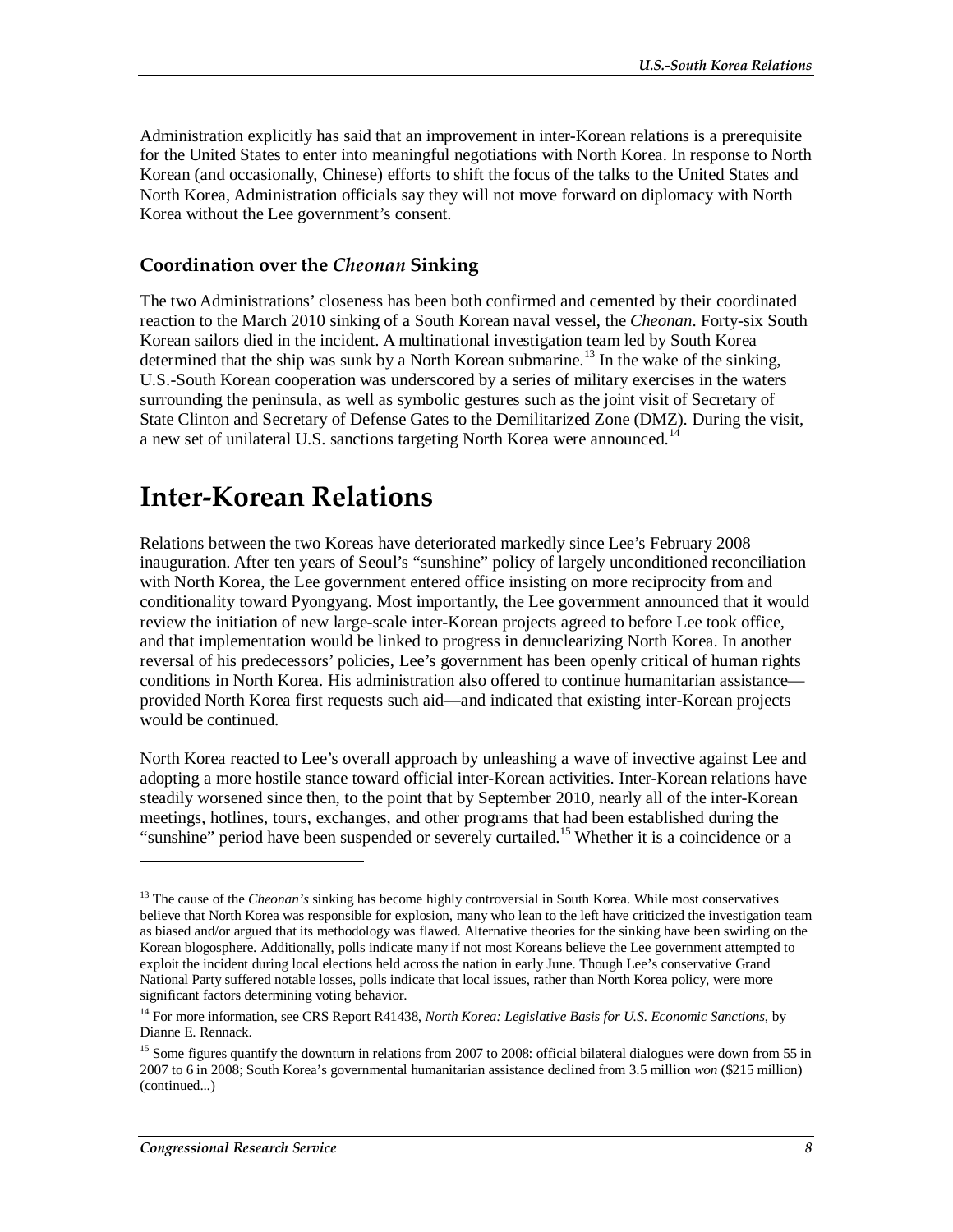cause, since Lee's inauguration North Korea has behaved more provocatively, with each provocation leading South Korea to take a harder line, which in turn has led North Korea to respond. $^{16}$ 

The most dramatic playing out of this dynamic occurred in the spring of 2010. In response to the sinking of the *Cheonan*, South Korea curtailed nearly all forms of North-South interaction, including all business transactions except for those associated with the inter-Korean industrial park in the North Korean city of Kaesong. Despite periodic restrictions, the Kaesong Complex continues to operate and has expanded slightly under Lee.<sup>17</sup>

In August 2010 Lee publicly floated the idea of creating a "reunification tax" that would help prepare South Korea for a future reuniting of the two Koreas. Previously, a loose consensus had prevailed in South Korea against openly discussing and planning for reunification in the short or medium term, because of fears of provoking Pyongyang and of the fiscal costs of absorbing the impoverished North. While few South Koreans advocate for actively trying to topple the Kim regime, the reunification tax proposal indicates how the *Cheonan* sinking has led many in the Lee government to view North Korea as more much more of an immediate danger than previously thought.

Polls of South Korean attitudes show widespread and increasing anger toward and concern about North Korea, but also continued ambivalence toward Lee's approach and a desire among many, if not most, South Koreans for their government to show more flexibility toward Pyongyang.

In July 2009, South Korea began circulating to other governments and key private sector groups a proposal for a \$40 billion multilateral aid fund and development strategy that would help North Korea if Pyongyang denuclearized. According to the details provided by various media outlets, the proposal appears to be a continuation of Lee's "3,000 Policy" pledge during the 2007 presidential campaign to help raise North Korea's per capita income to \$3,000 over the next ten years.18 The proposal also appears to complement the "comprehensive" package the Obama Administration has indicated could be forthcoming if North Korea took positive steps on the nuclear front.

1

<sup>(...</sup>continued)

to 0.4 million *won* (\$25 million); and government-run reunions of family members fell from over 3,600 to zero. After years of double-digit growth, inter-Korean trade registered a mere 1.2% increase from 2007 to 2008. Figures are from Ministry of Unification, "Inter-Korean Relations in 2008," February 2009. North-South Korean trade was just over \$1.8 billion in 2008.

<sup>&</sup>lt;sup>16</sup> Four actions by North Korea have had a particularly dramatic impact on South Korea's policy toward the North: the refusal to allow an independent South Korean investigation into the July 2008 fatal shooting of a South Korean tourist by a North Korean soldier at the Mt. Kumgang resort in North Korea, a nuclear test in May 2009, periodically placing greater restrictions on the inter-Korean industrial complex at Kaesong, and the sinking of the *Cheonan*.

<sup>17</sup> For more, see CRS Report RL34093, *The Kaesong North-South Korean Industrial Complex*, by Dick K. Nanto and Mark E. Manyin.

<sup>18</sup> Christian Oliver, "Seoul Plans \$40bn Aid Fund for N Korea," *Financial Times*, July 20, 2009. North Korea's 2009 per capita income was \$1,900, according to the CIA *World Factbook*.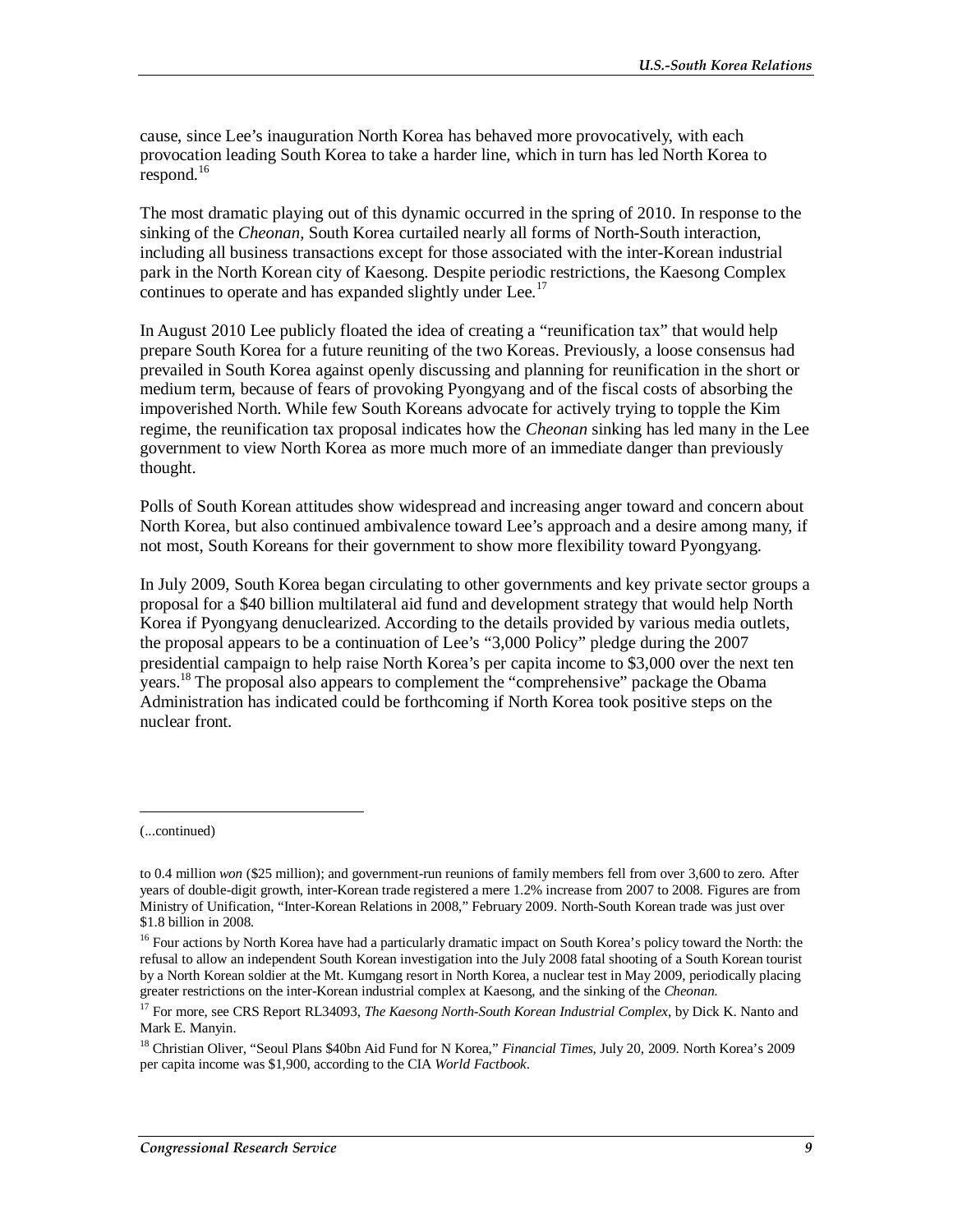# **South Korea's Regional Relations**

Looking at their surrounding neighborhood, South Koreans sometimes refer to themselves as a "shrimp among whales." South Korea's relations with China and Japan, especially the latter, are fraught with ambivalence, combining interdependence and rivalry. Despite these difficulties, trilateral cooperation among the three capitals has increased over the past decade, particularly in the aftermath of the 2008 global financial crisis. Since 2008, leaders of the three countries have met annually in standalone summits and in 2010 agreed to undertake an official study of a trilateral FTA and to establish a secretariat in Seoul.<sup>19</sup>

## **Growing South Korea-Japan Cooperation**

A cooperative relationship between South Korea and Japan, both U.S. treaty allies, is in U.S. interests because it arguably enhances regional stability, helps coordination over North Korea policy, and boosts the clout of each country in its dealings with the strategic challenges posed by China's rise. However, despite increased cooperation, closeness, and interdependence between the two governments, peoples, and businesses over the past decade, mistrust on historical and territorial issues continues to linger. South Korea and Japan have competing claims to the small Dokdo/Takeshima islets in the Sea of Japan (called the East Sea by Koreans), and South Korean complaints that Japan has not adequately acknowledged its history of aggression against Korea remain. For more than three generations beginning in the late 19<sup>th</sup> century, Japan intervened directly in Korean affairs, culminating in the annexation of the Korean peninsula in 1910. Over the next 35 years, Imperial Japan all but attempted to wipe out Korean culture.<sup>20</sup>

President Lee came into office seeking to improve official Korea-Japan relations, which had deteriorated markedly during President Roh's term. Under Lee, and throughout a succession of Japanese leaders, Cabinet and head-of-state meetings, including reciprocal visits, have become more routine. Cemented for the first time in years by a common strategic outlook on North Korea, trilateral South Korea-U.S.-Japan coordination over North Korea policy has been particularly close since the beginning of 2009 and has become even tighter since the sinking of the *Cheonan*. Ties between the South Korean and Japanese militaries also have grown closer, in part due to rising concerns in both capitals about China's increased assertiveness. Lee has given less public emphasis to flare-ups over history and the Dokdo/Takeshima territorial dispute. He also welcomed the most recent Japanese apology for its history of aggression, from Prime Minister Naoto Kan, that recognized the 100<sup>th</sup> anniversary of Japan's annexation. Many observers said that the apology, along with Kan's move to return thousands of antiquities taken from Korea during the occupation, were major reasons South Korean protests marking the anniversary were much smaller and less virulent than had been expected.

<sup>&</sup>lt;sup>19</sup> From 1999-2007, trilateral summits were only held on the sidelines of the Association of Southeast Asian Nations' "Plus Three" summit (which included the ten ASEAN countries plus China, Japan, and South Korea).

<sup>&</sup>lt;sup>20</sup> Many Koreans believe that the United States was complicit in this history, by reportedly informally agreeing in a 1905 meeting between U.S. Secretary of War William Taft and Japanese Prime Minister Taro Katsura that the United States would recognize Japan's sphere of influence over Korea in return for Japan doing the same for the United States in the Philippines.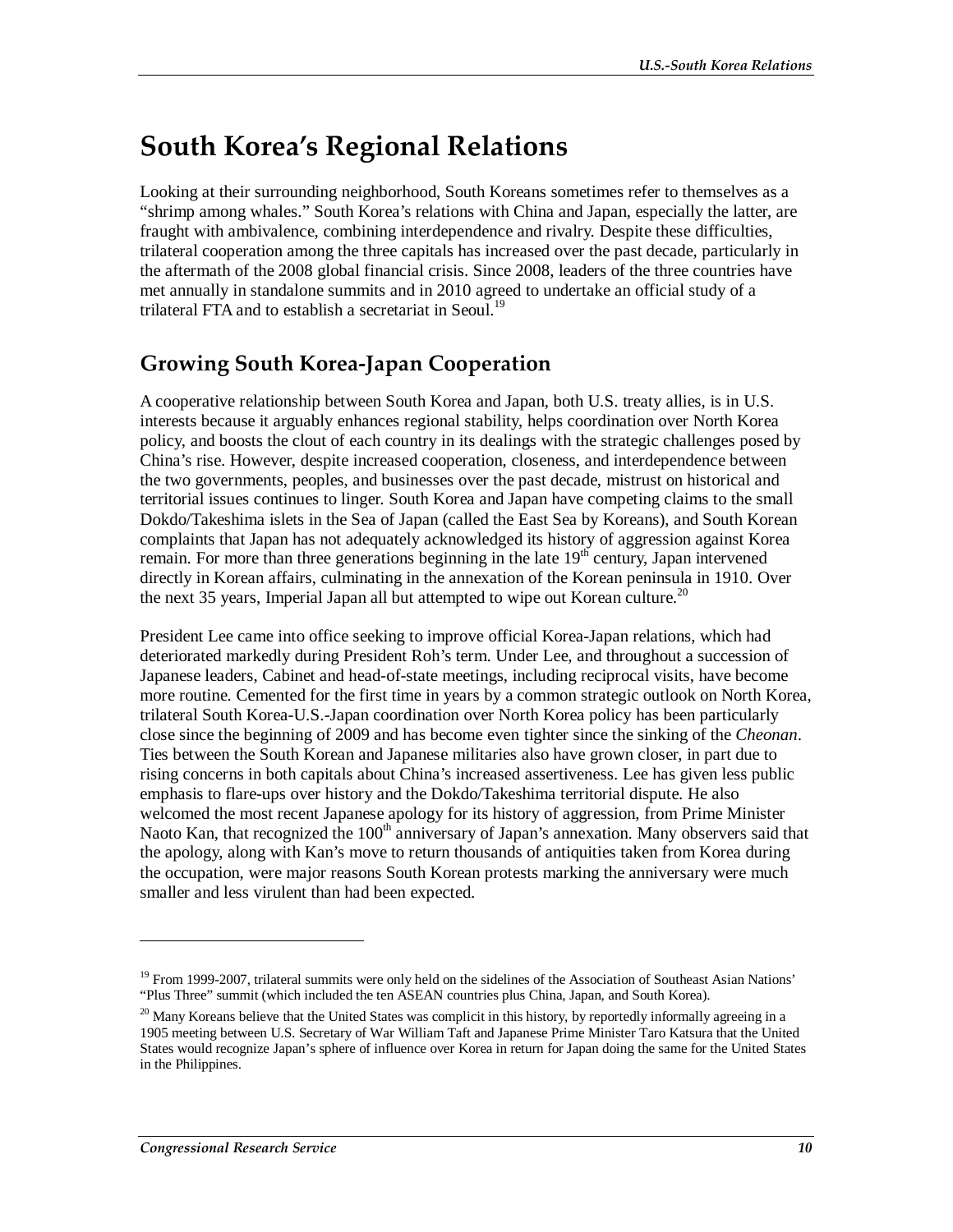However, South Koreans' interest in forming significant new institutional arrangements with Japan are dampened by two factors. First, continued suspicions of Japan among the South Korean population place political limitations on how far and how fast Korean leaders can improve relations. Second, unlike Japan, South Korea generally does not view China as an existential challenge and territorial threat. South Korea also needs Chinese cooperation on North Korea. Accordingly, Korean leaders tend to be much more wary of taking steps that will alarm China. A factor that could change this calculation is if China is seen as enabling North Korean aggression, as most South Korean leaders believe was the case after the *Cheonan* sinking and the Yonpyong shelling.

Three indicators to watch over the coming months in South Korea-Japan relations are (a) whether the two countries can restart and complete free trade agreement negotiations that have been stalled since 2004, (b) whether they can complete an information sharing and an Acquisition and Cross-Servicing Agreement (ACSA), both of which would facilitate greater cooperation and coordination between the two countries' militaries, and (c) whether there is a significant flare-up of tensions in the spring of 2011, when a Japanese Ministry of Education panel is expected to announce its changes to middle school history textbooks. In recent years, the panel has said that the textbooks must state that Dokdo/Takeshima is Japanese territory.

### **South Korea-China Relations**

China's rise influences virtually all aspects of South Korean foreign and economic policy. North Korea's growing economic and diplomatic dependence on China since the early 2000s has meant that South Korea must increasingly factor Beijing's actions and intentions into its North Korea policy. China's influence over North Korea has tended to manifest itself in two ways in Seoul. On the one hand, most South Korean officials worry that North Korea, particularly its northern provinces, are drifting into China's orbit. For those on the political left in South Korea, this has been an argument against Lee's harder line stance toward inter-Korean relations, which they say has eroded much of South Korea's influence over North Korea. On the other hand, China's continued support for North Korea, particularly its month-long delay in expressing public regret over the *Cheonan's* sinking and its perceived backing of Pyongyang after the Yonpyong shelling, has angered many South Koreans, particularly conservatives. Many South Korean conservatives also express concern that their Chinese counterparts have been unwilling to discuss plans for dealing with various contingencies involving instability in North Korea. Furthermore, South Koreans' concerns about China's rise have been heightened by China's increased assertiveness around East Asia in recent years, particularly its vocal opposition in 2010 to U.S.-South Korean naval exercises in the Yellow Sea.

Since China's 2001 entry into the World Trade Organization, it has emerged as South Korea's most important economic partner. Over 20% of South Korea's total trade is with China, and for years China has been the number one location for South Korean firms' foreign direct investment.<sup>21</sup> Yet, even as China is an important source of South Korean economic growth, it also looms large as an economic competitor. Indeed, fears of increased competition with Chinese

<sup>&</sup>lt;sup>21</sup> Much of South Korea's exports to China are intermediate goods that ultimately are used in products exported to the United States and Europe.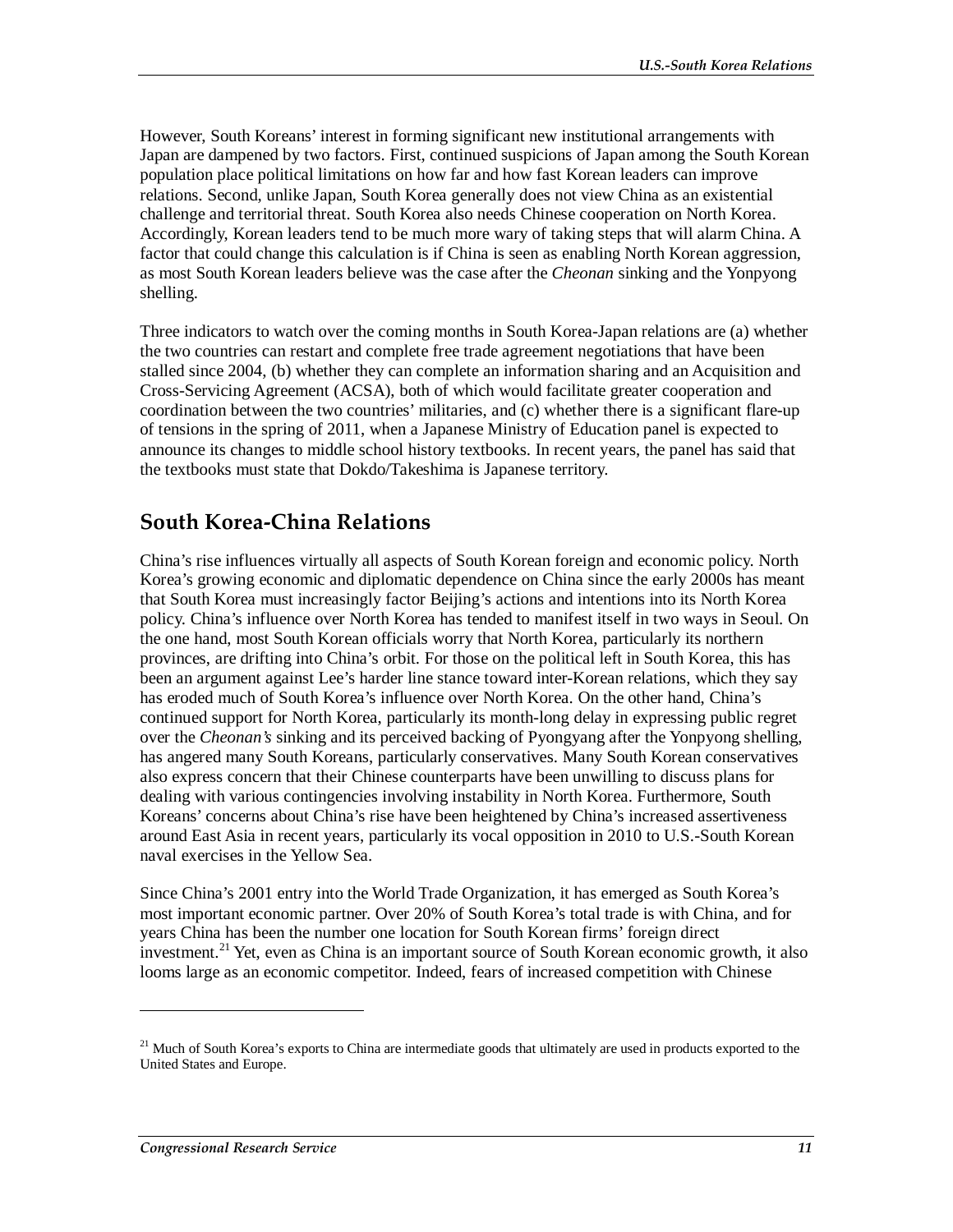enterprises has been an important motivator for South Korea's push to negotiate a series of free trade agreements around the globe.

## **Security Relations and the U.S.-ROK Alliance**

The United States and South Korea are allies under the 1953 Mutual Defense Treaty. Under the agreement, U.S. military personnel have maintained a continuous presence on the peninsula since the conclusion of the Korean War and are committed to help South Korea defend itself, particularly against any aggression from the North. South Korea is included under the U.S. "nuclear umbrella," also known as "extended deterrence" that applies to other non-nuclear U.S. allies as well.

The U.S.-ROK alliance has enjoyed a significant boost in recent years after a period of strain under the George W. Bush and Roh Moo-hyun Administrations. Even before the *Cheonan* sinking, South Korea's willingness to send troops to Afghanistan and increasing defense expenditures reinforced the sense that the alliance is flourishing. Emblematic of the close ties, the South Korean and U.S. foreign and defense ministers held their first ever "2+2" meeting in July 2010, which featured a visit to the Demilitarized Zone (DMZ) by Secretary of State Clinton and Secretary of Defense Gates. The historic meeting both commemorated the  $60<sup>th</sup>$  anniversary of the Korean War and demonstrated the enduring strength of the alliance. The massive joint military exercises held immediately after the meeting, featuring a U.S. aircraft carrier and F-22 aircraft, signaled to North Korea and others that the American commitment to Korea remains strong. The alliance remains popular among South Koreans. According to one opinion poll conducted in the summer of 2009, over three-quarters of South Koreans view the U.S.-ROK alliance as "important" to South Korea's security, and over two-thirds have a favorable opinion of the United States.<sup>22</sup>

Despite these promising developments, the alliance faces a host of significant challenges in the months and years ahead. Delays and increasing price tags have slowed the implementation of agreements to reduce and relocate the U.S. troop presence in South Korea. Differences over burden sharing remain, although these issues tend to be prevalent in all alliance relationships. The two sides' June 2010 decision to delay the transfer of operational wartime control ("Opcon") from an American commander to South Korean command defused one area of tension temporarily, but concerns remain over South Korea's readiness and willingness to take the lead in a military conflict. Although the political atmospherics of the alliance have been outstanding, defense analysts note that the Lee Administration has slowed significantly the defense budget increases planned under the earlier Roh Administration.

### **U.S. Alliance and ROK Defense Reform Plans**

Current security developments are taking place in the context of several concurrent defense schemes. The June 2009 Obama-Lee summit produced the broadly conceived "**Joint Vision for the Alliance**," which promised to enhance and globalize future defense cooperation. After the

 $22$  State Department Office of Opinion Research, "South Koreans Reassured on Alliance," August 17, 2009.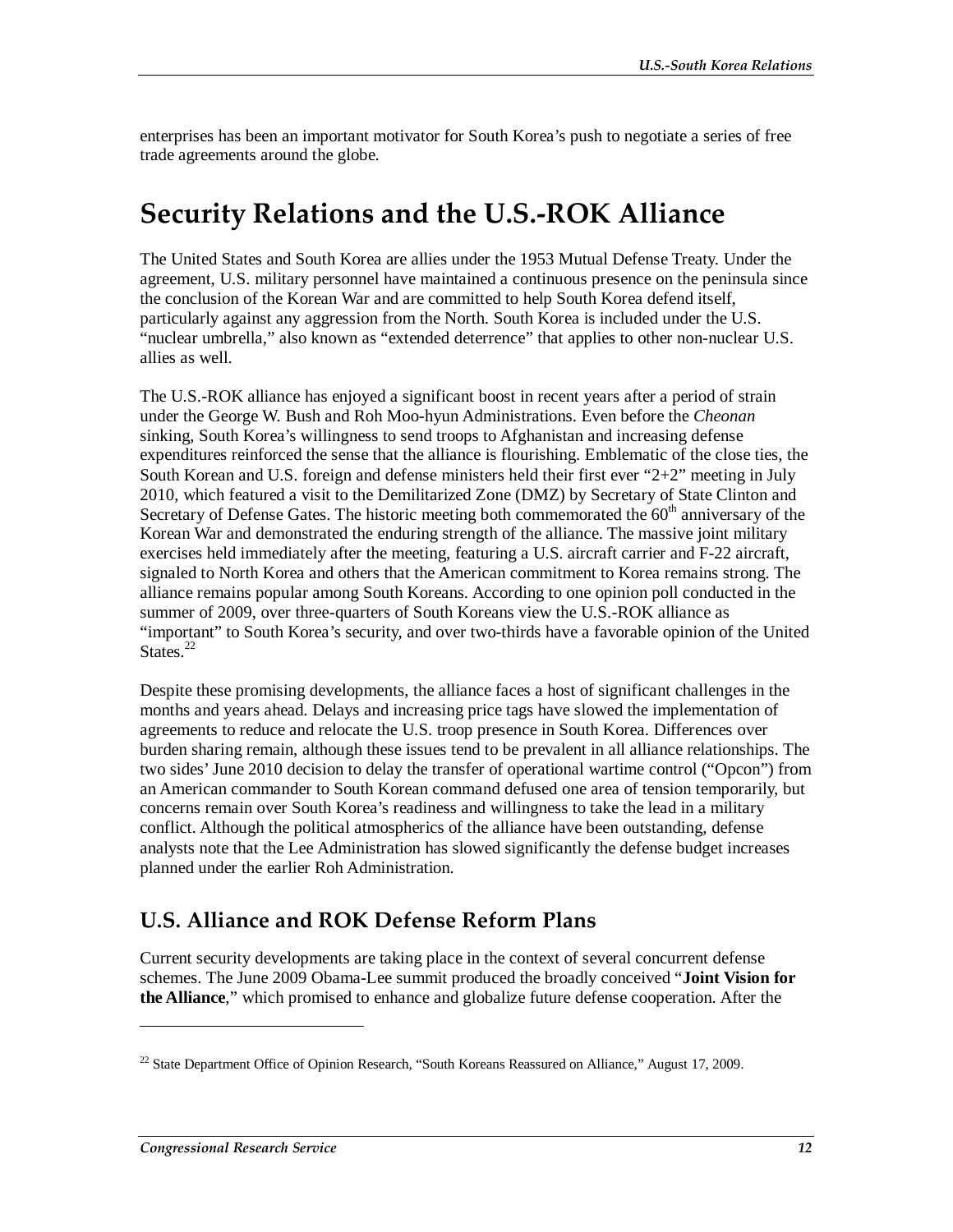decision to delay the Opcon transfer, the operational "**Strategic Alliance 2015**" roadmap (announced in September 2010) outlines the new transition, including ROK capabilities and U.S. troop relocation and tour normalization. Meanwhile, South Korea's **Defense Reform 2020** bill passed by the National Assembly in 2006 remains officially in effect. The plan lays out a 15-year, 621 trillion *won* (about \$550 million) investment that aims to reduce the number of ROK troops while developing a high-tech force and strengthening the Joint Chief of Staff system. Defense Reform 2020 calls for defense budget increases of 9.9% each year, but the Lee Administration reduced the increase to 3.6% for FY2010, citing economic pressures.<sup>23</sup> Following the Cheonan sinking and amid calls for improved capabilities to counter the North, however, the Defense Ministry requested a budget increase of 5.8% in September 2010, and later, after the Yeonpyong attack, a further increase of 2.3%. The Ministry said that a large portion of the funds would go toward the acquisition of surveillance aircraft to monitor the North's unconventional threat and to improve weapons systems on ROK islands in the Yellow Sea.<sup>24</sup>

The U.S. military is also undergoing a broad transformation of its forces in the region; the  $8<sup>th</sup>$ Army is moving toward becoming a warfighting headquarters that can deploy to other areas of the world while still serving as a deterrent to any possible aggression from North Korea.<sup>25</sup>

#### **The Relocation of U.S. Forces Korea (USFK)**

In 2004, Secretary of Defense Donald Rumsfeld authorized a realignment program to reduce and relocate U.S. forces in South Korea. Under the Rumsfeld program, the Pentagon withdrew a 3,600-person combat brigade from the Second Division and sent it to Iraq. The Rumsfeld plan called for the U.S. troop level in South Korea to fall from 37,000 to 25,000 by September 2008. However, in 2008, Secretary of Defense Gates halted the withdrawals at the level of 28,500.

The U.S. Forces Korea (USFK) relocation plan has two elements. The first envisages the transfer of a large percentage of the 9,000 U.S. military personnel at the U.S. Yongsan base in Seoul to U.S. Army Garrison (USAG) Humphreys, which is located near the city of Pyeongtaek some 40 miles south of Seoul. The second element involves the withdrawal of about 10,000 troops of the Second Infantry Division from the demilitarized zone and their relocation to areas south of the Han River (which runs through Seoul). The end result will be that USFK's sites will decline from the 104 it maintained in 2002, to 48. The bulk of U.S. forces will be clustered in the two primary "hubs" of Osan Air Base/USAG Humphreys and USAG Daegu that contain five "enduring sites" (Osan Air Base, USAG Humphreys, US AG Daegu, Chinhae Naval Base, and Kunsan Air Base). A new joint warrior training center, north of Seoul, will be opened.<sup>26</sup>

The relocations to Pyeongtaek originally were scheduled for completion in 2008, but have been postponed several times because of the slow construction of new facilities at Pyongtaek and South Korean protests of financial difficulties in paying the ROK share of the relocation costs.

<sup>23 &</sup>quot;South Korea Approves FY10 Defence Budget," *Jane's Defence Industry*. January 4, 2010.

<sup>24 &</sup>quot;Defense Ministry Seeks 31.2 Trillion Won Budget for 2011," *Yonhap English News*, September 28, 2010, and "Parliamentary Committee Approves Defense Budget Increase," *Yonhap English News*, November 30, 2010.

<sup>25 &</sup>quot;U.S. Army in South Korea Begins Transformation of Forces," *Stars and Stripes*. August 25, 2010.

<sup>26 &</sup>quot;US-South Korea: a New Security Relationship," *Jane's Intelligence Weekly*, January 18, 2010.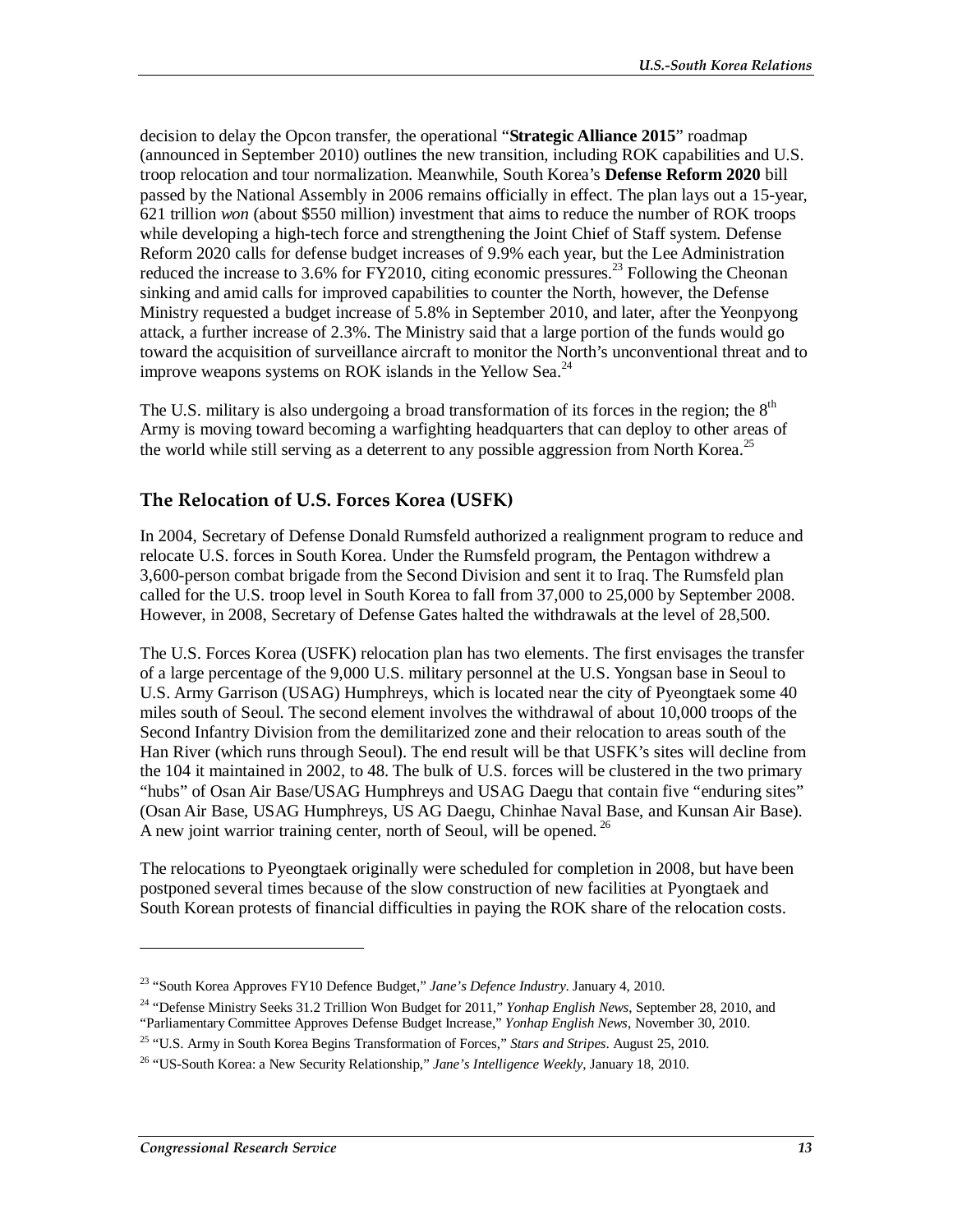The original cost estimate was over \$10 billion; South Korea was to contribute \$4 billion of this. Estimates in 2010 placed the costs over \$13 billion. In congressional testimony in September 2010, U.S. officials demurred from providing a final figure on the cost of the move, but confirmed that the South Koreans were paying more than the original \$4 billion.<sup>27</sup> U.S.-ROK discussions in 2009 reportedly indicated that the relocations to Pyeongtaek will not take place until 2015 or 2016. Some individuals involved and familiar with the move speculate that it will not be completed until 2020.



**Figure 2. USFK Bases After Realignment Plan is Implemented** 

**Source:** *Jane's Sentinel Security Assessment - China And Northeast Asia*, date posted April 15, 2010.

#### **Tour Normalization**

Another complicating factor in the development of the Yongsan Relocation Plan is the announcement by the Pentagon in 2008 that U.S. military families, for the first time, would be allowed to join U.S. military personnel in South Korea. Prior to this change, most U.S. troops in South Korea served one-year unaccompanied assignments. The goal is to phase out one-year unaccompanied tours in South Korea, replacing them with 36-month accompanied or 24-month unaccompanied tours. Eventually, the "normalization" of tours is estimated to increase the size of the U.S. military community at Osan/Humphries near Pyongtaek to over 50,000.

<sup>27 &</sup>quot;Senate Armed Services Committee Holds Hearing on Security Situation on the Korean Peninsula," *CQ Congressional Transcripts*. September 16, 2010.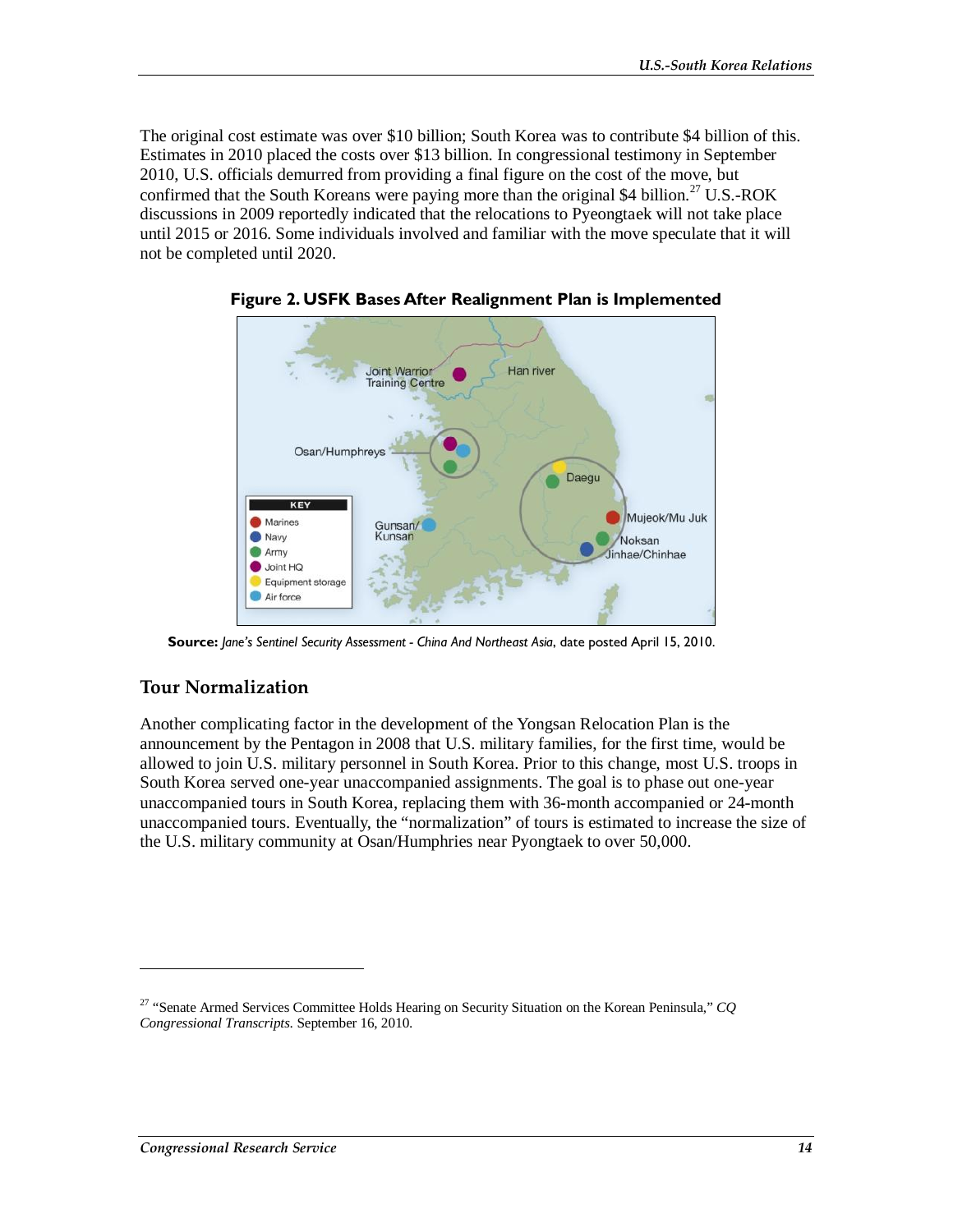#### **Cost Sharing**

Under a Special Measures Agreement reached in 2009, South Korea's direct financial contribution for U.S. troops in South Korea in 2010 will be 760 billion *won* (about \$571 million). This is about 42% of the total cost of maintaining U.S. forces in South Korea. In recent U.S.- R.O.K. military negotiations, Pentagon officials called for South Korea to increase its share to at least 50%. Under the 2009 agreement, South Korea's share of the cost is to increase until 2013 in accord with the rate of inflation but no more than 4% annually.

### **Opcon Transfer**

The United States has agreed with Seoul to turn over the wartime command of Korean troops later this decade. Under the current arrangement, which is a legacy of U.S. involvement in the 1950-1953 Korean War, South Korea's soldiers would be under the command of U.S. forces if there were a war on the peninsula. In 2007, Secretary Rumsfeld accepted a proposal by then-South Korean President Roh Moo-hyun to set up separate South Korean and U.S. military commands by April 2012. A U.S.-R.O.K. operational control (Opcon) agreement will dismantle the U.S.-R.O.K. Combined Forces Command (CFC), which has been headed by the U.S. commander in Korea. Separate U.S. and R.O.K. military commands will be established. In accord with the plan a new U.S. Korea Command (KORCOM) will be established. Under the Opcon agreement, a Military Cooperation Center will be responsible for planning military operations, joint military exercises, logistics support, and intelligence exchanges, and assisting in the operation of the communication, command, control, and computer systems.

At their June 2010 summit, Presidents Obama and Lee announced their decision to delay the transfer of Opcon by three years, until 2015. Although the decision was couched as sending a strong signal to North Korea following the sinking of the *Cheonan*, the agreement followed months of debate in Seoul and Washington about the timing of the transfer. Many South Korean and U.S. experts questioned whether the South Korean military possesses the capabilities—such as a joint command and control system, sufficient transport planes, and amphibious sea lift vessels—to operate effectively as its own command by the original transfer date of 2012. U.S. officials stress, however, that the transfer was militarily on track before the political decision to postpone. Opposition to the transfer in some quarters in Seoul may reflect a traditional fear of abandonment by the U.S. military.

With the decision made, U.S. commanders are arguing that the three-year delay will allow the alliance to synchronize more thoroughly all the moving parts of the arrangement, including the relocation of U.S. troops.<sup>28</sup> The Strategic Alliance 2015 plan envisages measures such as upgrading South Korean defense capabilities (such as ground operations command), improving and recalibrating USFK and South Korean command and control systems, and better aligning military exercises to meet the new asymmetrical challenges posed by North Korea.

<sup>28 &</sup>quot;Sharp: Korea Plan Synchronizes Capabilities," PACOM Headlines, *American Forces Press Service*. September 21, 2010.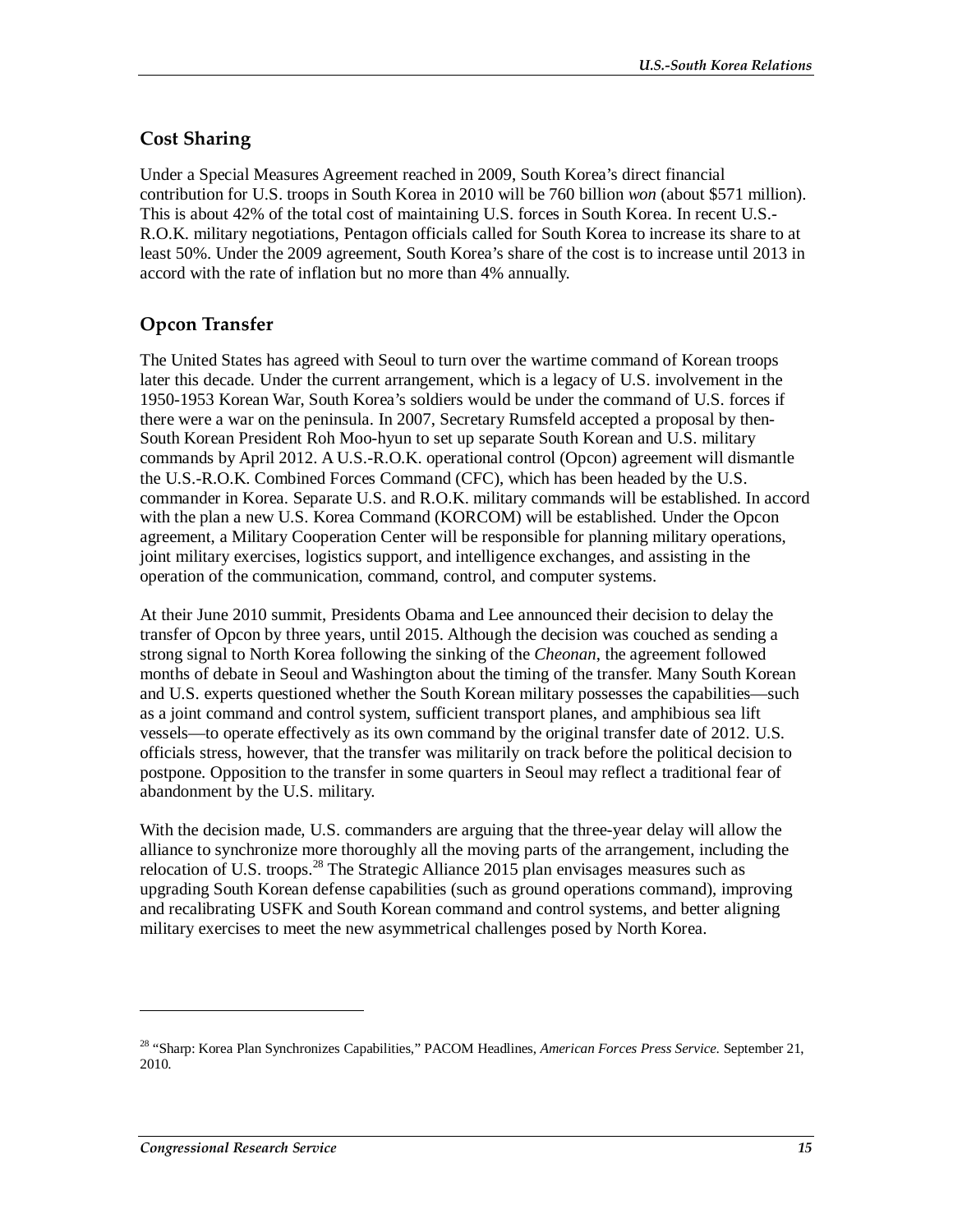#### **The "Strategic Flexibility" of USFK**

In 2007 and 2008, U.S. commanders in South Korea stated that the future U.S. role in the defense of South Korea would be mainly an air force and naval role. The ROK armed forces today total 681,000 troops, with nearly 550,000 of them in the Army and around 65,000 each in the Air Force and Navy. Since 2004, the U.S. Air Force has increased its strength in South Korea through the regular rotation into South Korea of advanced strike aircraft. These rotations are not a permanent presence, but the aircraft often remain in South Korea for weeks and sometimes months for training.

Since the early 2000s, U.S. military officials have expressed a desire to deploy some U.S. forces in South Korea to areas of international conflicts under a doctrine of "strategic flexibility." The South Korean government of Roh Moo-hyun resisted this idea, largely for fear it might entangle South Korea in a possible conflict between the United States and China. In the mid-2000s, the two governments reached an agreement in which South Korea recognized the United States' intention to be able to deploy its forces off the Peninsula, while the United States in turn recognized that the troops' return to South Korea would be subject to discussion. Among other elements, the compromise seems to imply that in an off-Peninsula contingency, U.S. forces might deploy but not operate from South Korea.

#### **South Korean Defense Industry and Purchases of U.S. Weapons**

South Korea is a major purchaser of U.S. weapons, buying \$939 million worth of U.S. arms in FY2010. The country is regularly among the top five customers for Foreign Military Sales (FMS).<sup>29</sup> Although South Korea generally buys the majority of its weapons from the United States, European defense companies also compete for contracts; Korea is an attractive market because of its rising defense expenditures. Recently, Boeing won the first two phases of South Korea's fighter modernization program and Seoul has also indicated interest in Lockheed Martin's F-35 Joint Strike Fighter.<sup>30</sup> South Korea's defense ministry has said that it will prioritize its defense systems against North Korea's missile and nuclear threats, including Aegis combat destroyers, missile interceptors, and early warning radars.<sup>31</sup>

Korea's Defense Reform 2020 legislation emphasizes the development of indigenous capabilities by increasing the percentage of funds allocated to defense research and development (R&D).<sup>32</sup> South Korea competes internationally in the armored vehicle, shipbuilding, and aerospace industries. Of particular note is the T-50 Golden Eagle, a trainer and light fighter aircraft developed in conjunction with Lockheed Martin.<sup>33</sup>

 $^{29}$  Joint United States Military Affairs Group – Korea Mission Brief. August 18, 2010.

<sup>30 &</sup>quot;South Korea to Buy More U.S. Weapons to Counter North," *Reuters*. September 21, 2010.

<sup>31 &</sup>quot;South Korea Pulls Back from Original Defense Spending Plan Amid Economic Woes," *Yonhap News*. September 27, 2009.

<sup>32 &</sup>quot;South Korea Defense Budget," *Jane's Defence Budgets*. December 14, 2009.

<sup>33 &</sup>quot;Korea's T-50 Spreads Its Wings," *Defense Industry Insider*. September 13, 2010.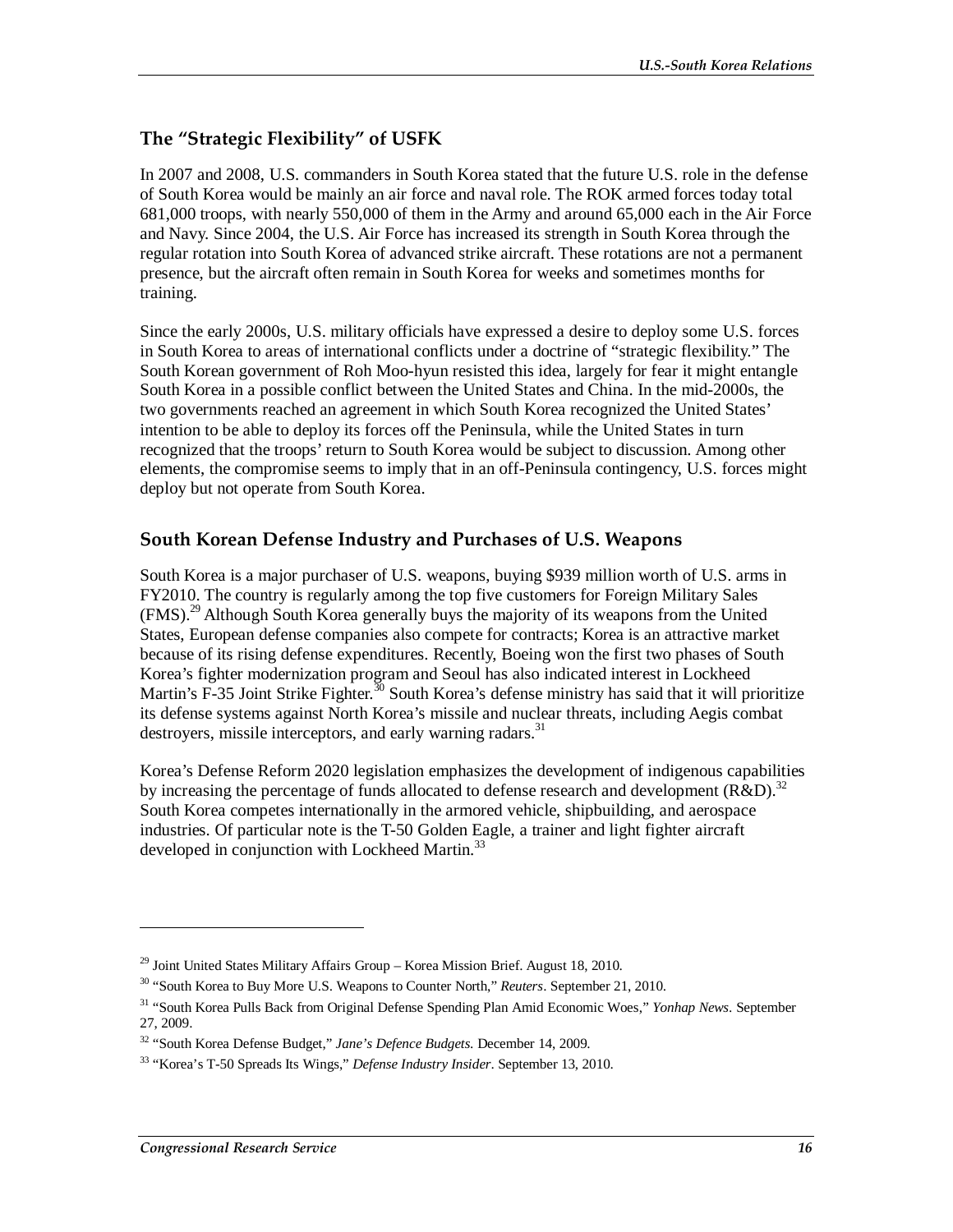The  $110^{th}$  Congress passed legislation that upgraded South Korea's status as an arms purchaser from a Major Non-NATO Ally to the NATO Plus Three category (P.L. 110-429), which changed the classification to NATO Plus Four. This upgrade establishes a higher dollar threshold for the requirement that the U.S. executive branch notify Congress of pending arms sales to South Korea, from \$14 million to \$25 million. Congress has 15 days to consider the sale, and may take legislative steps to block the sale compared to 50 days for Major Non-NATO Allies.

#### **South Korea's Deployment to Afghanistan**

After withdrawing its initial deployment of military personnel to Afghanistan in 2007, South Korea sent a second deployment, consisting of troops and civilian workers who are staffing a Provincial Reconstruction Team (PRT) in Parwan Province, located north of Kabul.<sup>34</sup> In February 2010, the National Assembly approved and funded the deployment of over 320 Army personnel and 40 police officers to protect 100 Korean civilian reconstruction workers for a two-year mission. The first soldiers arrived in June 2010.

# **Economic Relations**

South Korea and the United States are major economic partners. In 2009, two-way trade between the two countries totaled over \$65 billion (see **Table 1**), making South Korea the United States' seventh largest trading partner. For some western states and U.S. sectors, the South Korean market is even more important. South Korea is far more dependent economically on the United States than the United States is on South Korea. In 2009, the United States was South Korea's third-largest trading partner, second-largest export market, and the third-largest source of imports. It was among South Korea's largest suppliers of foreign direct investment (FDI).

As both economies have become more integrated with the world economy, economic interdependence has become more complex and attenuated, particularly as the United States' economic importance to South Korea has declined relative to other major powers. In 2003, China for the first time displaced the United States from its perennial place as South Korea's number one trading partner. In the mid-2000s, Japan and then the 27-member European Union also overtook the United States.

<sup>&</sup>lt;sup>34</sup> In 2007, South Korean President Roh Moo-hyun withdrew South Korea's initial deployment of 200 non-combat military personnel from Afghanistan after the Taliban kidnapped South Korean missionaries. The South Korean government reportedly paid a sizeable ransom to the Taliban to secure the release of kidnapped South Korean Christian missionaries, reported by one Taliban official to be \$20 million.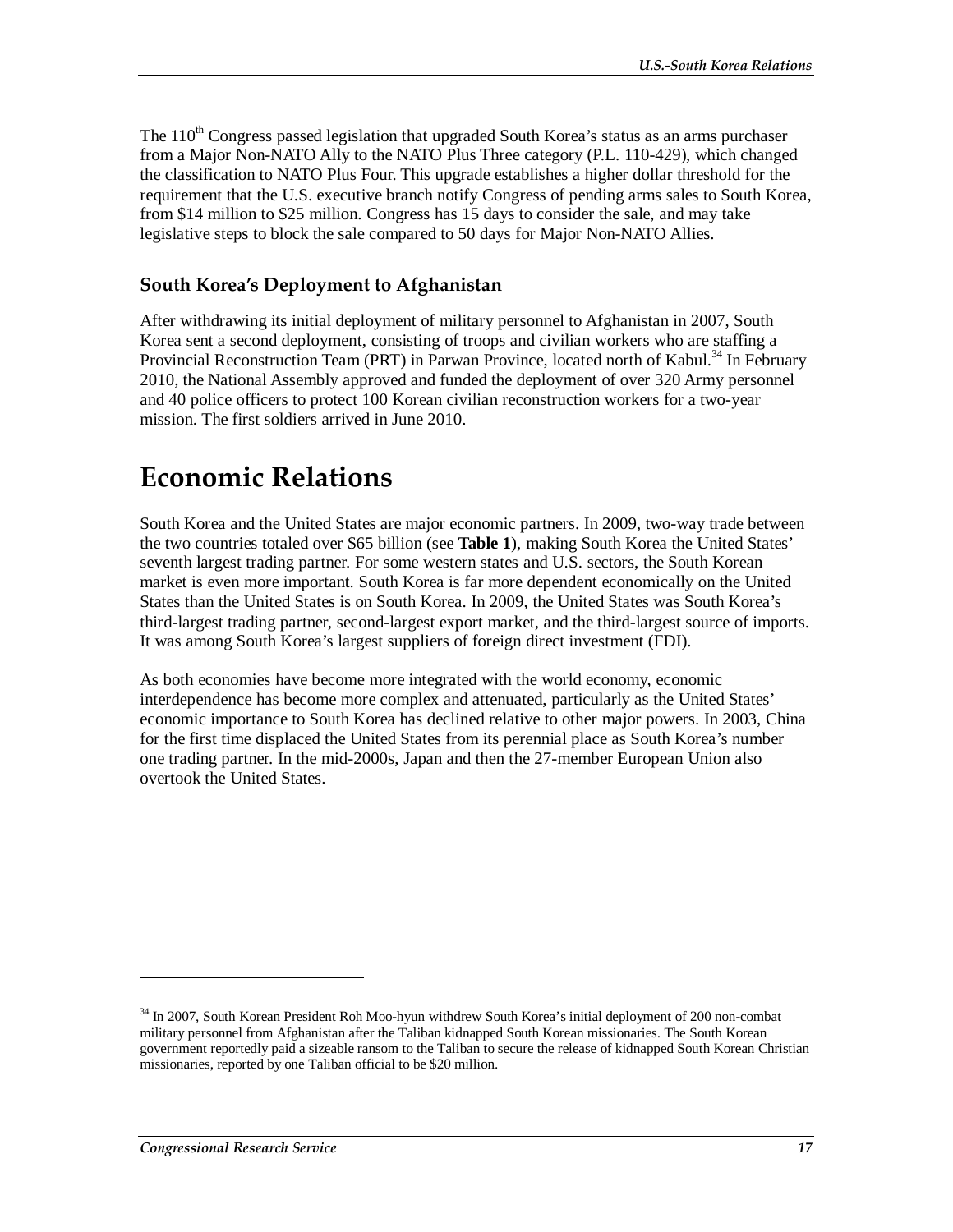| (Billions of U.S. Dollars) |                                                                                                                                                                                   |                     |                      |             |
|----------------------------|-----------------------------------------------------------------------------------------------------------------------------------------------------------------------------------|---------------------|----------------------|-------------|
| Year                       | <b>U.S. Exports</b>                                                                                                                                                               | <b>U.S. Imports</b> | <b>Trade balance</b> | Total trade |
| 1990                       | 14.4                                                                                                                                                                              | 18.5                | -4. I                | 32.9        |
| 1995                       | 25.4                                                                                                                                                                              | 24.2                | 1.2                  | 49.6        |
| 2000                       | 26.3                                                                                                                                                                              | 39.8                | $-13.5$              | 66.1        |
| 2005                       | 26.2                                                                                                                                                                              | 43.2                | -17.0                | 69.4        |
| 2008                       | 33.1                                                                                                                                                                              | 46.7                | $-13.6$              | 79.8        |
| 2009                       | 27.0                                                                                                                                                                              | 38.7                | $-11.7$              | 65.7        |
| Major U.S. Export<br>Items | Industrial machinery; specialized instruments; chemicals; civilian aircraft;<br>transistors; semiconductor circuits; corn & wheat; semiconductor<br>circuits; iron & steel scrap. |                     |                      |             |
| Major U.S. Import<br>Items | Motor vehicles & parts; Cell phones; semiconductor circuits & printed<br>circuit boards; machinery; iron & steel.                                                                 |                     |                      |             |

#### **Table 1. Annual U.S.-South Korea Merchandise Trade, Selected Years**

(Billions of U.S. Dollars)

**Sources:** 1990 and 1995 data from Global Trade Information Services. 2000-2009 data from U.S. International Trade Commission. The 2000-2009 U.S. export data are for U.S. domestic exports and the data for U.S. imports are for imports on a consumption basis.

## **The KORUS FTA35**

The Bush and Roh Administrations initiated the proposed KORUS FTA negotiations in 2006 and signed an agreement in June 2007. The text of the proposed free trade agreement covers a wide range of trade and investment issues and, therefore, could have wide economic implications for both the United States and South Korea. A congressionally mandated study by the United States International Trade Commission (USITC) concluded that investment and trade between the United States and South Korea would increase modestly as a result of the KORUS FTA. This result is in line with other similar studies. In general and in the short-to-medium term, the KORUS FTA's largest commercial effects are expected to be microeconomic in nature. The U.S. services and agriculture industries, for instance, are expected to reap significant benefits if the agreement is implemented. In contrast, U.S. textile, wearing apparel, and electronic equipment manufacturers would be expected to experience declines in employment from increased South Korean imports, though some U.S. electronics companies may see competitive benefits, as it could be less expensive for them to source components from South Korea.

While a broad swath of the U.S. business community supports the agreement, the original KORUS FTA was opposed by some groups, including some auto and steel manufacturers and labor unions. Following the December 3, 2010 modifications to the FTA, several automotive interests – including Ford and the United Auto Workers – announced that the new auto provisions

<sup>35</sup> For more information, please see CRS Report RL34330, *The Proposed U.S.-South Korea Free Trade Agreement (KORUS FTA): Provisions and Implications*, coordinated by William H. Cooper.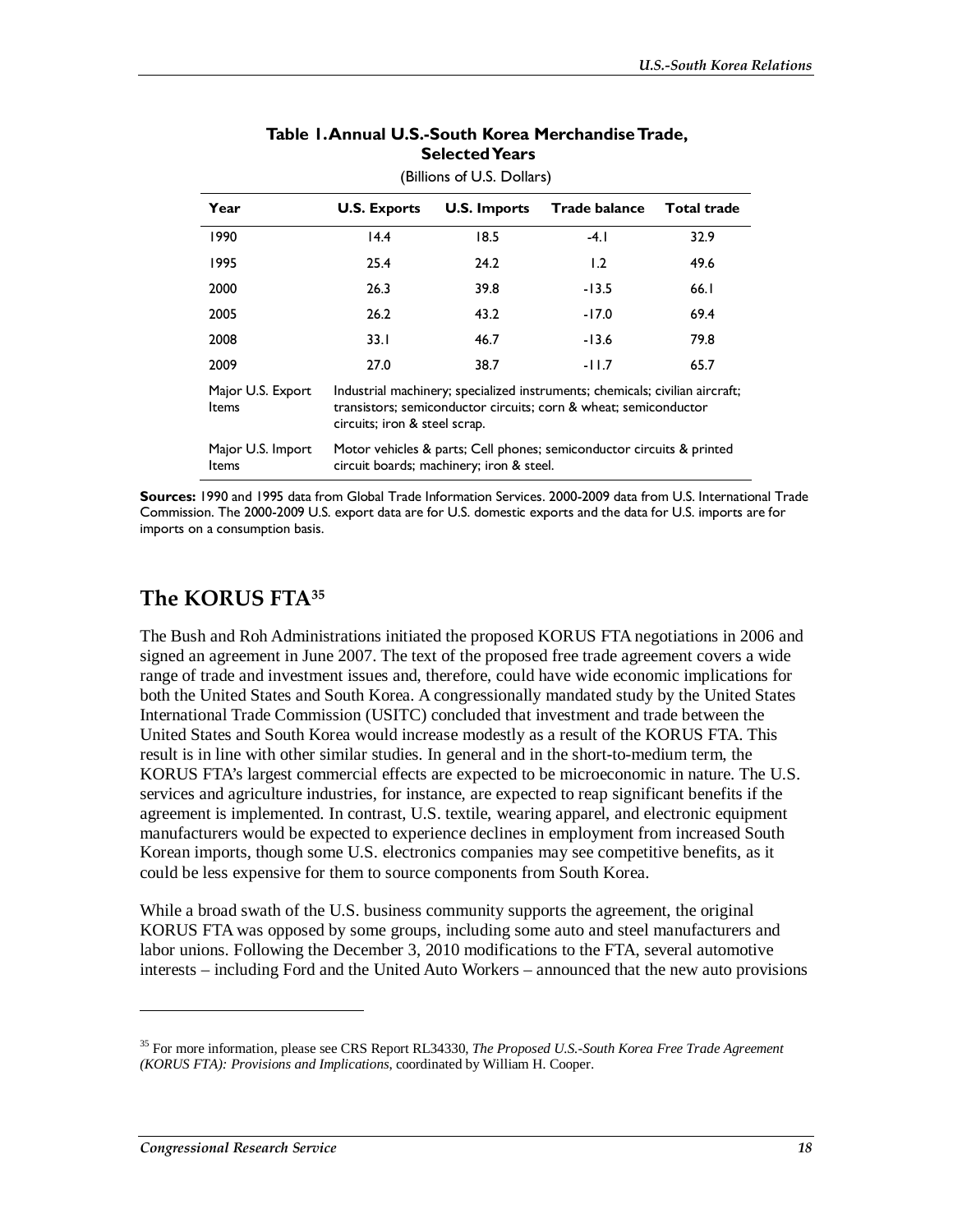had convinced them to support the agreement. In South Korea, while public opinion polls generally show broad support for the KORUS FTA, the largest opposition party as well as many farmers and trade unionists have vocally and actively opposed the agreement.

Many observers have argued that, in addition to its economic implications, the KORUS FTA would have diplomatic and security implications. Indeed, in many respects, the KORUS FTA's fate may go beyond strengthening U.S.-Korea ties and have profound implications for U.S. trade policy and East Asia policy. For instance, some have suggested that a KORUS FTA would help to solidify the U.S. presence in East Asia to counterbalance the increasing influence of China. Some counter this by positing that the KORUS FTA need not be seen as a necessary, let alone sufficient, condition for enhancing the U.S.-ROK alliance. However, many South Koreans would likely see a failure to complete or a defeat of the agreement in part as a U.S. psychological rejection of *South Korea*. Additionally, many East Asian leaders would see such a move as a sign that the United States is disengaging from East Asia, where most countries are pursuing a variety of free trade agreements. South Korea has perhaps been the most aggressive in this FTA push. Since 2002, it has completed seven other agreements (including one with the European Union, awaiting ratification) and has begun negotiating seven others.

### **South Korea's Economic Performance**

South Korea has recorded strong economic growth since the global financial crisis began in late 2008. After GDP real growth declined to 0.2% in 2009, the South Korean economy has roared back and is projected to grow by nearly 6% in 2010. Initially, the crisis hit the South Korean economy hard because of its heavy reliance on international trade and its banks' heavy borrowing from abroad. The Lee government took strong countermeasures to blunt the crisis' impact, engaging in a series of fiscal stimulus actions worth about 6% of the country's 2008 GDP, by some measures the largest such package in the Organization for Economic Cooperation and Development (OECD) group of industrialized countries.

The Bank of Korea (BOK) also acted aggressively, lowering interest rates from over 5% to a record low 2% and engaging in a range of other operations, estimated by the OECD to be worth over 2.5% of GDP, designed to infuse liquidity in the Korean economy. The BOK negotiated currency swap agreements with the United States, Japan, and China.<sup>36</sup> The South Korean *won*, after depreciating to around 1,500 *won*/dollar—a fall of nearly one-third from early 2008 to early 2009—has gradually strengthened against the dollar, to the 1,000-1,100 *won*/dollar range. The *won*'s depreciation helped to stimulate South Korea's economic recovery by making its exports cheaper relative to many other currencies, particularly the Japanese *yen*.

<sup>&</sup>lt;sup>36</sup> The October 2008 swap agreement with the U.S. Federal Reserve gave Bank of Korea access to up to USD 30 billion in US dollar funds in exchange for *won*.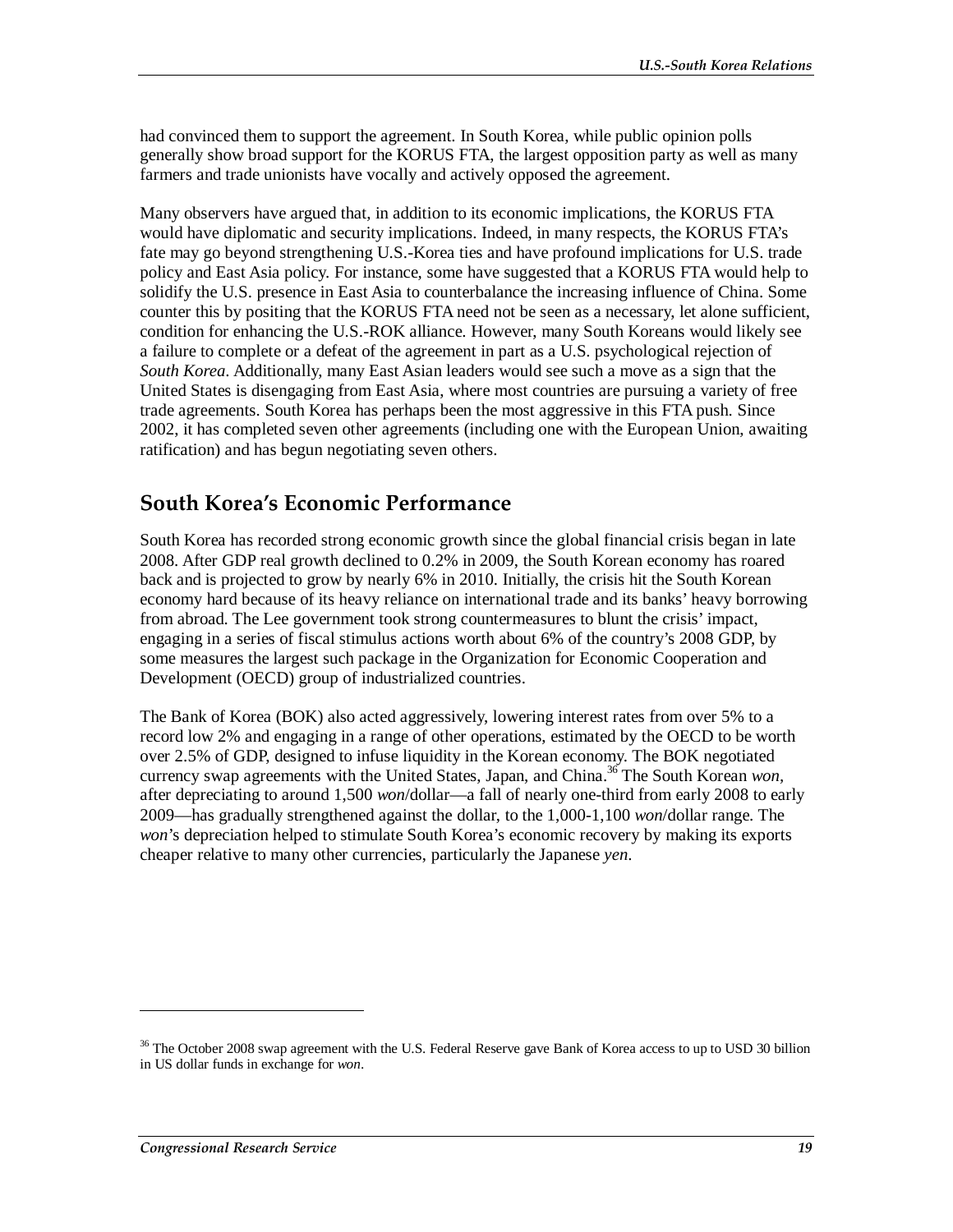

**Figure 3. South Korea's Real GDP Growth** 

**Source:** Bank of Korea.

## **Other Issues**

#### **South Korea-Iran Relations**

On September 8, 2010, after weeks of pressure from the United States, South Korea announced a package of wide-ranging sanctions against Iran and Iranian entities that appears to put nearly all financial transactions with Iran under government scrutiny and severs future South Korean involvement in projects in Iran's energy sector. Secretary of State Clinton and Treasury Secretary Timothy Geithner issued a joint statement "welcoming" Seoul's actions, which go beyond the requirements of United Nations Security Council (UNSC) Resolution 1929 that was passed in June 2010.<sup>37</sup> Prior to adopting these measures, South Korea was one of Iran's top five trading partners.

Historically, South Korea's relations with Iran have been dominated by economic interests, particularly South Korean oil imports from Iran and South Korean construction conglomerates' large-scale contracts in Iran. South Korean policymakers have only recently seen Iran through a foreign policy lens.<sup>38</sup> Indeed, the United Nations' call for member states to sanction Iran for its nuclear pursuits appears to have triggered a debate between South Korea's economy-oriented ministries, which wanted to limit South Korea's response to Iranian actions, and its foreign policy oriented organs, which wanted to go further. The Lee government was forced to try to strike a

<sup>&</sup>lt;sup>37</sup> State Department, "Secretary of State Joint Statement With Treasury Secretary Timothy Geithner," September 8, 2010. UNSCR 1929 found at http://daccess-dds-ny.un.org/doc/UNDOC/GEN/N10/396/79/PDF/N1039679.pdf? OpenElement.

<sup>38</sup> Alon Levkowitz, "The Republic of Korea and the Middle East: Economics, Diplomacy, and Security," *Korea Economic Institute Academic Paper Series*, August 6, 2010, Volume 5, Number 6.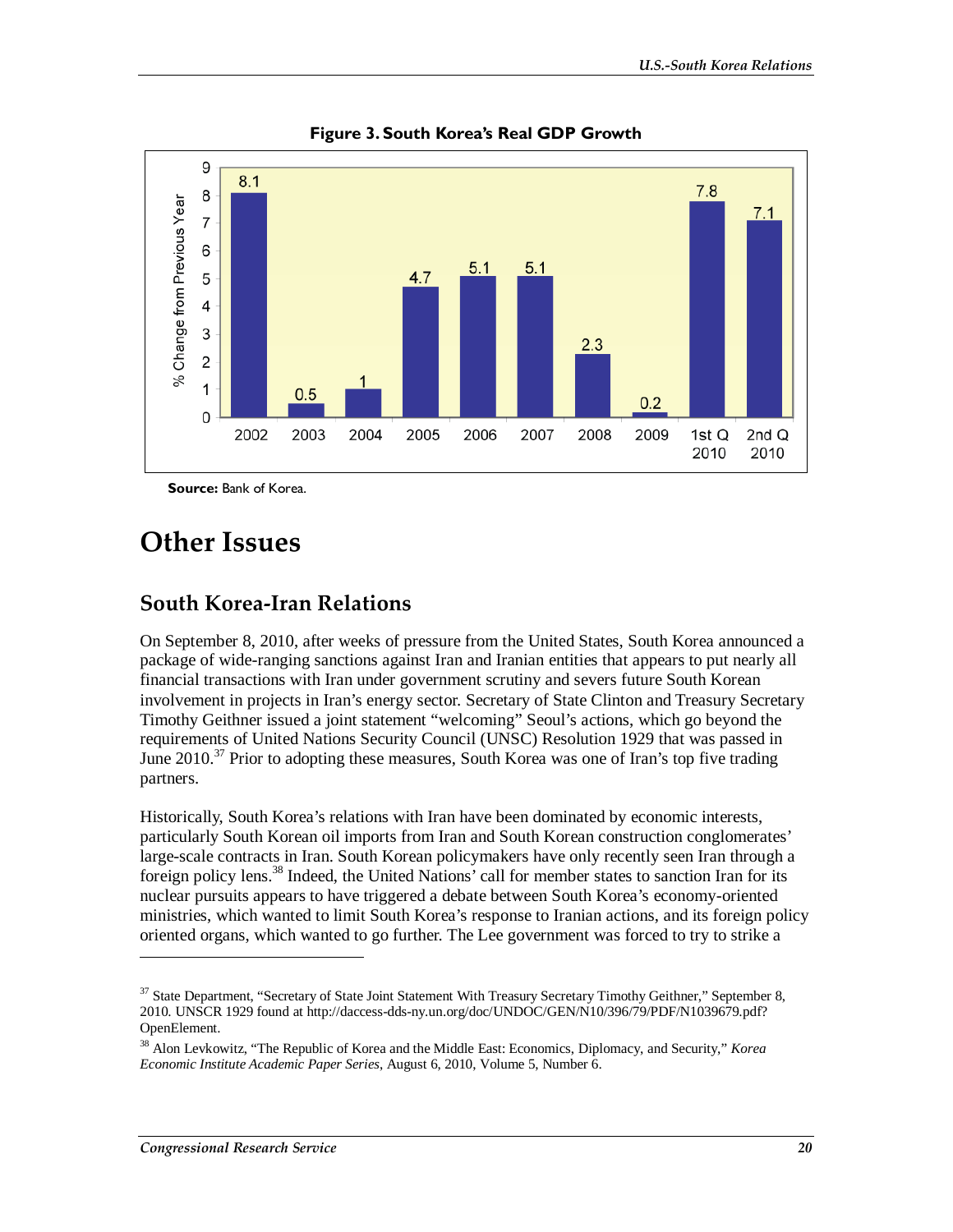balance between protecting its economic interests while doing enough to satisfy the demands of the United States and fulfill its self-proclaimed goal of creating a "global Korea" that assumes international responsibilities.

#### *Details of South Korea's Sanctions against Iran*

Among other items, the South Korean measures, which exceed the requirements of United Nations Security Council (UNSC) Resolution  $1929<sup>39</sup>$  take the following steps:

- prohibit South Korean firms from starting new ventures (including investments, technical services, and construction contracts) in Iran's energy sector, and call on companies with existing contracts to "exercise restraint;"
- designate over 20 Iranian individuals and over 100 Iranian entities, including Bank Mellat, Iran's second-largest bank and a designee under UNSC 1929, for allegedly providing banking services to Iran's nuclear sector. South Koreans will need prior authorization from the Bank of Korea before conducting foreign exchange transactions with the designees;
- require South Korean companies to report all transactions with Iran over 10,000 *euros* (approximately \$13,000) and to obtain prior authorization for all transactions over 40,000 *euros* (approximately \$52,000). Authorization will be denied for any transactions that are subject to sanctions under the U.S. Comprehensive Iran Sanctions, Accountability, and Divestment Act of 2010 (P.L. 111-195);
- prohibit South Korean banks from opening accounts and offices in Iran, and vice versa;
- ban the creation of new, and gradually terminate existing, correspondent banking relationships between South Korean and Iranian financial institutions;
- suspend nearly all the operations of the Seoul office of Bank Mellat for two months, which South Korean officials say is the maximum penalty allowed under existing law. Beyond the two month period, South Korean officials reportedly say they intend to make it "effectively impossible" for the bank engage in "normal operations;"40 and
- open a *won*-denominated account for the Central Bank of Iran, which it is hoped will be used to provide the legitimate financing services formerly provided by Bank Mellat.

<sup>39</sup> UNSCR 1929 at http://daccess-dds- ny.un.org/doc/UNDOC/GEN/N10/396/79/PDF/N1039679.pdf?OpenElement.

 $40$  Bank Mellat operates one of its four overseas branches in Seoul, with assets reportedly worth over 3 trillion won (approximately \$2.5 billion at an exchange rate of 1,165.10 won/dollar). Hyung-eun Kim, "Pressure Builds on Mellat," *JoongAng Daily Online*, August 9, 2010.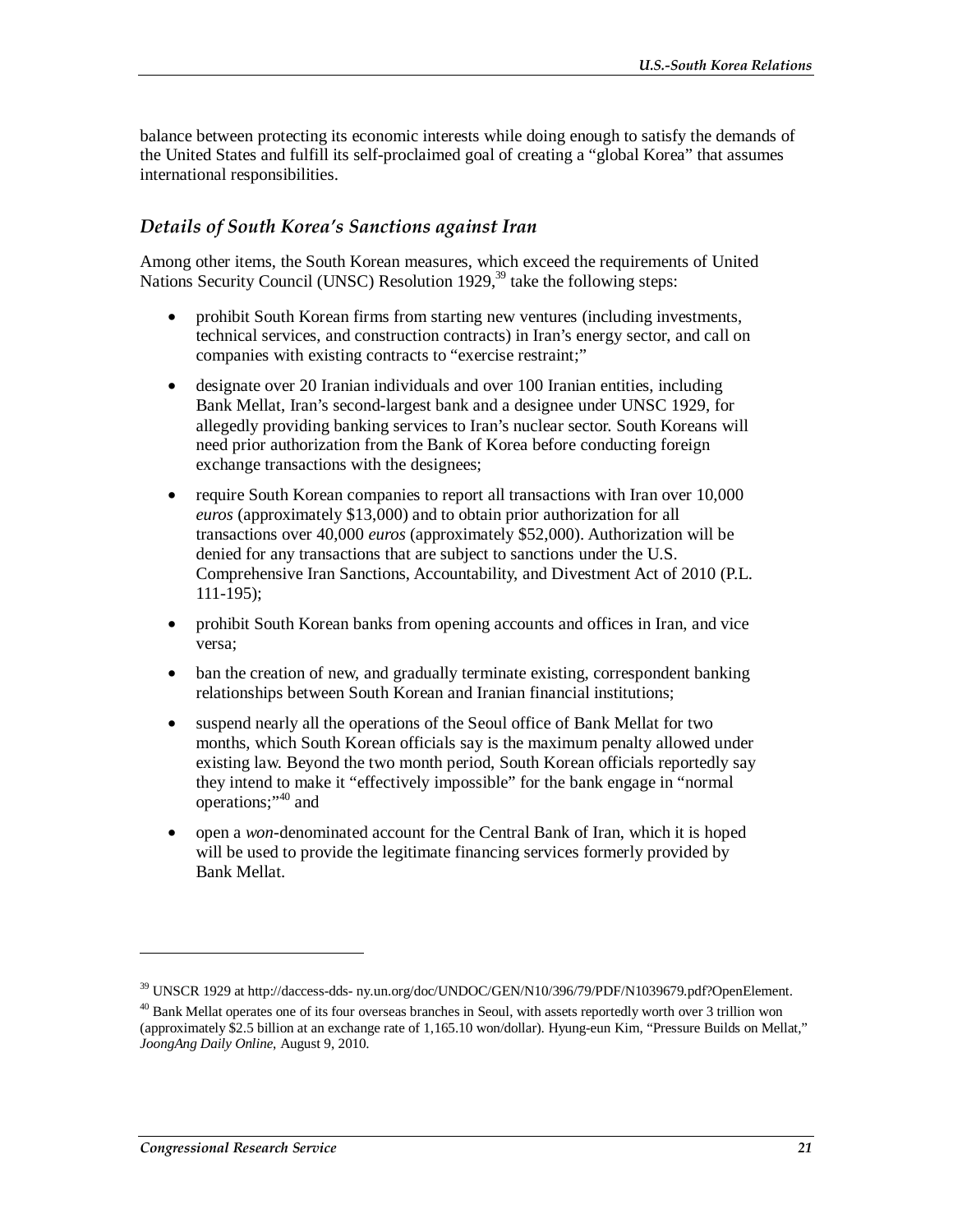## **Bilateral Nuclear Cooperation**<sup>41</sup>

The United States and South Korea have cooperated in the peaceful use of nuclear energy for over fifty years.<sup>42</sup> The current U.S.-ROK bilateral nuclear cooperation agreement (or "123" agreement) was concluded in 1972, and expires in 2014. In late October 2010, the United States and South Korea began official talks in Washington on renewing elements of the agreement.<sup>43</sup>

The current U.S.-Korea nuclear cooperation agreement, as with other standard agreements,<sup>44</sup> requires U.S. permission before South Korea can reprocess U.S.-origin spent fuel, including spent fuel from South Korea's U.S.-designed reactors.<sup>45</sup> Some South Korean officials have called for lifting such restrictions, in the course of the renewal negotiations, to allow for South Korean reprocessing of spent fuel.<sup>46</sup> The issue has become a sensitive one for many South Korean officials and politicians, who see it as a matter of national sovereignty. The Korean Atomic Energy Research Institute (KAERI) is conducting a laboratory-scale research program on reprocessing spent fuel with an advanced pyro-processing technique.<sup>47</sup> U.S.-South Korean bilateral research on pyro-processing was halted by the United States in 2008. In an attempt to find common ground in March 2010, the United States and South Korea began a joint study on the economics, technical feasibility and nonproliferation implications of pyro-processing.<sup>48</sup> This study is expected to last six to twelve months, and its results are to feed into, but are separate from, the 123 renewal negotiations. The United States and South Korea continue to conduct joint research projects on international nuclear safeguards and on innovative nuclear technology development.

### **South Korean Nonproliferation Policy**

South Korea has been a consistent and vocal supporter of strengthening the global nonproliferation regime. It is a member of the Nuclear Suppliers' Group and adheres to all nonproliferation treaties and export control regimes. An International Atomic Energy Agency Additional Protocol for South Korea entered into force as of February 2004. South Korea also participates in the G-8 Global Partnership, and U.S.-led initiatives—the Proliferation Security

<sup>&</sup>lt;sup>41</sup> Written by Mary Beth Nikitin, Analyst in Nonproliferation.

<sup>42</sup> See also CRS Report R41032, *U.S. and South Korean Cooperation in the World Nuclear Energy Market: Major Policy Considerations*, by Mark Holt.

<sup>&</sup>lt;sup>43</sup>"Discussions on the New U.S.-R.O.K. Civil Nuclear Cooperation Agreement State Department Press Release, October 26, 2010, http://www.state.gov/r/pa/prs/ps/2010/10/150026.htm.

<sup>44</sup> CRS Report RS22937, *Nuclear Cooperation with Other Countries: A Primer*, by Paul K. Kerr and Mary Beth Nikitin.

<sup>&</sup>lt;sup>45</sup> Under the 1978 Nuclear Nonproliferation Act, consent rights apply to material originating in the U.S. or material that has been fabricated into fuel or irradiated in a reactor with U.S. technology. The majority of South Korea's spent fuel would need U.S. consent before it could be reprocessed.

<sup>&</sup>lt;sup>46</sup> Fred McGoldrick, "New U.S.-ROK Peaceful Nuclear Cooperation Agreement: A Precedent for a New Global Nuclear Architecture ," *Asia Foundation*, November 2009, http://asiafoundation.org/resources/pdfs/ McGoldrickUSROKCUSKP091130.pdf.

 $47$  Pyro-processing technology would partially separate plutonium and uranium from spent fuel.

 $^{48}$  http://www.koreaherald.co.kr/NEWKHSITE/data/html\_dir/2010/03/17/201003170029.asp.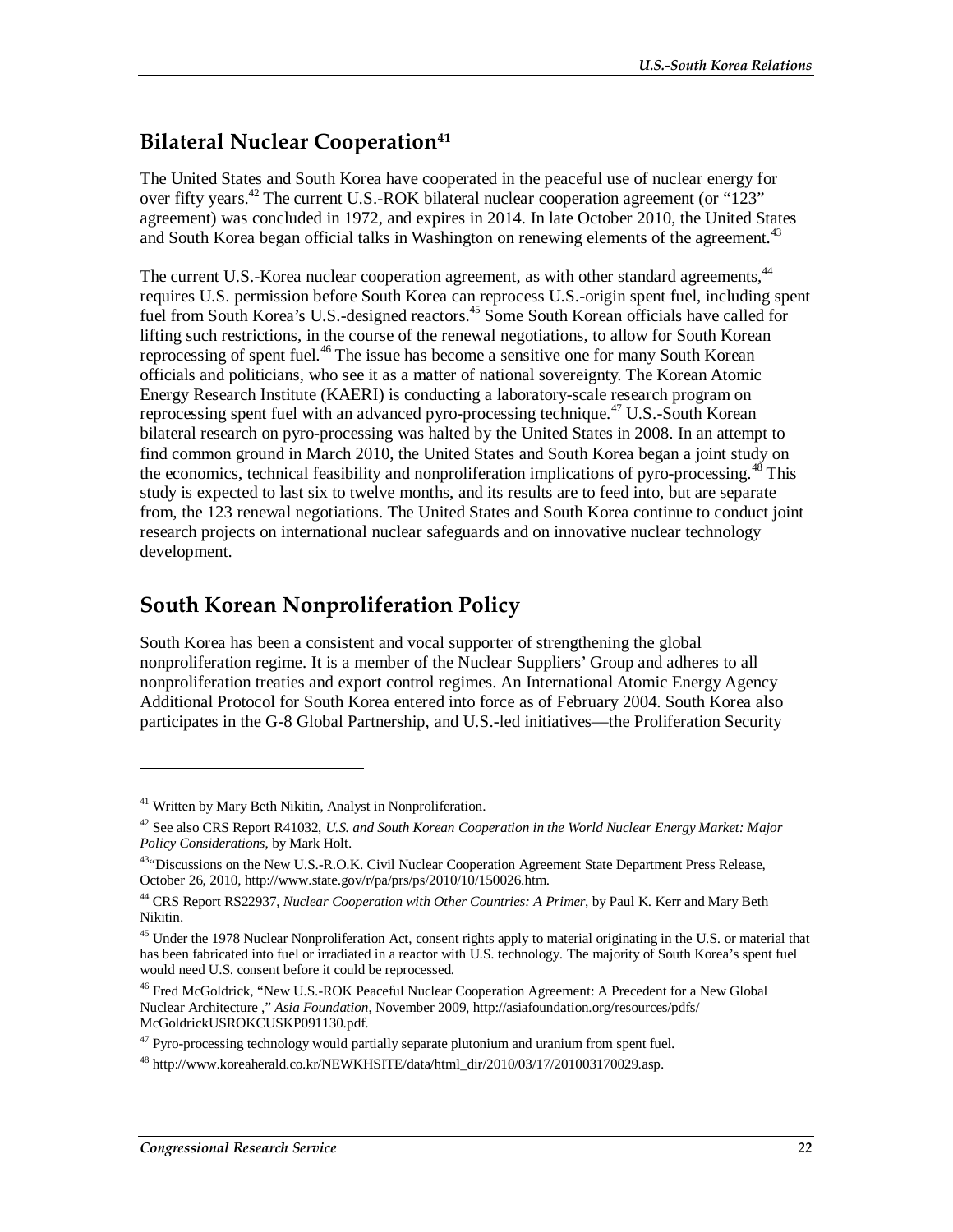Initiative, the International Framework for Nuclear Energy Cooperation (formerly GNEP), and the Global Initiative to Combat Nuclear Terrorism.

South Korea will host the next Nuclear Security Summit in 2012.<sup>49</sup> At the 2010 Summit, South Korea announced it would host the next Plenary session for the Global Initiative to Combat Nuclear Terrorism in 2011 as part of its contribution to improving international nuclear security coordination.

### **South Korea's "Green Growth" Policies50**

President Lee has championed a policy of economic growth that limits environmental impacts, known as "green growth." This forms a significant part of the administration's effort to promote South Korea as "Global Korea" and to advance its economic development.<sup>51</sup> South Korea's program represents an instructive example, particularly in the area of private/public cooperation for green growth and the development of a cap-and-trade carbon system. The program envisions reducing fuel consumption and fostering the development and use of new and renewable forms of energy from 2% to 11% of South Korea's total energy consumption by 2030, and to 30% by  $2050$ <sup>52</sup> Two percent of annual GDP would go to supporting research and development of "green" technologies and enterprises," while raising the efficiency of existing firms.<sup>53</sup> The South Korean government plans to make direct investments in green technology to boost energy efficiency and provide tax incentives for private capital and firms to fund such investments—with a goal of funneling 2% of annual GDP into the sector.<sup>54</sup> In July 2010, the South Korean government announced that 30 South Korean industrial firms would invest \$18 billion for green  $R&D$ .<sup>55</sup> The government also plans to encourage a transition from manufacturing to service industries to reduce greenhouse gases (GHGs) further, as well as moving to adopt a carbon cap-and-trade system.

In April 2010, South Korea's National Assembly passed the Framework Act on Low Carbon and Green Growth and the Enforcement Decree. It offers tax incentives to firms to adopt goods and services fostering lower GHG emissions. It includes a basis for cap and trade and requires the government to implement a five-year plan for green growth and GHG reductions to 30% from the "business-as-usual" projection for  $2020$ .<sup>56</sup> The legislation provides for a green certification

<u>.</u>

<sup>49</sup>See also, CRS Report R41169, *Securing Nuclear Materials: The 2010 Summit and Issues for Congress*, by Mary Beth Nikitin.

<sup>50</sup> Written by MiAe Taylor, Research Associate in Asian Affairs.

<sup>51</sup> Text of President Lee's Address on Liberation, Founding Anniversaries. *Yonhap News*. August 16, 2008.

<sup>52</sup> Republic of Korea Presidential Commission on Green Growth. *Road to Our Future: Green Growth*, October 9, 2009. http://www.mofat.go.kr/english/econtrade/environmentenergy/issues/index.jsp.

<sup>&</sup>lt;sup>53</sup> Presentation by Hyunghwan Joo, Director General, International Economic Affairs Bureau, Ministry of Strategy and Finance, the Korea Economic Institute of America's Policy Seminar on Korea's Low Carbon, Green Growth Vision, June 24, 2010.

<sup>54</sup> Presentation by Hyunghwan Joo, Director General, International Economic Affairs Bureau, Ministry of Strategy and Finance, the Korea Economic Institute of America's Policy Seminar on Korea's Low Carbon, Green Growth Vision, June 24, 2010.

<sup>55 &</sup>quot;Boost for South Korea's Green Sector." *UPI.* July 13, 2010.

<sup>56</sup> Framework Act on Low Carbon, Green Growth. http://www.moleg.go.kr/FileDownload.mo?flSeq=30582.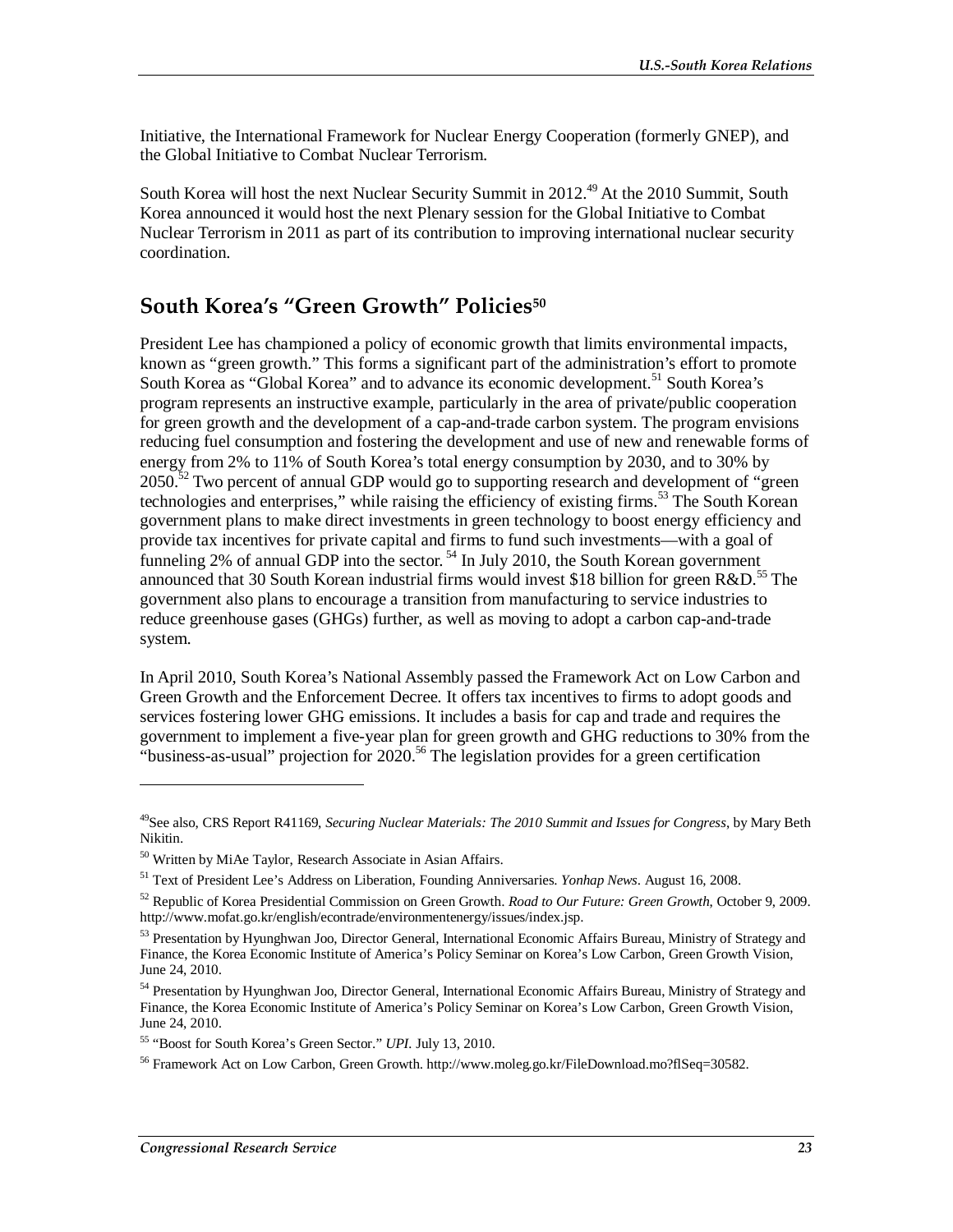program.<sup>57</sup> The Ministry of Environment has the lead in the management of an integrated GHG information system and in setting automobile energy consumption standards and allowable GHG emissions. In July 2010, the government announced that South Korea's total public and private investment in carbon capture and sequestration would reach an estimated 2.3 trillion *won* (\$1.92 billion) in 2019; total public sector investment would account for 1.2 trillion *won*. 58

Several local, province-wide and international green initiatives are underway. Some cities are pursuing low carbon programs, from adopting low carbon vehicles for mass transportation to developing new green cities.<sup>59</sup> In addition, South Korea is sponsoring green policies abroad, employing green overseas development assistance  $(ODA)$ .<sup>60</sup> Responding to the recession in 2009, the Lee administration also proposed a "new green deal" under which South Korea would expand nuclear energy use to 32% of total energy use by 2020 and sponsor solar and wind power projects. The government would extend seed money for green ventures and create financial products to sponsor them. Officials anticipate average annual increases of 36.3-41.2 trillion *won* (\$37 million to \$57 million dollars) with over one million new jobs anticipated for  $2009-2013$ .<sup>61</sup> The "green new deal" also includes an estimated \$20 billion project to stave off flooding and water shortages by redirecting the circulation of four rivers, including the Han. Called the Four Major Rivers Restoration project, it will construct 16 dams, dredge hundreds of millions of cubic meters of earth to lower riverbeds, renovate two estuarine barrages, and construct trails, athletic fields, and parks along the waterways.<sup>62</sup> The project, part of a \$38.1 billion stimulus package, of which 80% of the funds must go to green projects, broke ground in 2009. Academics, activists, farmers and residents, religious leaders, and opposition party members object to the project as undermining regional wetlands, likely to promote flooding; some economists and engineers contend that the project will cost twice the estimated figure.<sup>63</sup> As of October 2010, the major parties had not reached a compromise on the project's budget.<sup>64</sup>

<sup>57</sup> ROK Ministry of Environment Press release. "Framework Act on Low Carbon Green Growth Went into Effect," http://www.korea.net/detail.do?guid=46155.

<sup>58 &</sup>quot;S. Korea to invest \$2 bln in carbon capture to 2019." *Reuters*. July 12, 2010. http://in.reuters.com/article/ idINTOE66B06520100712.

<sup>59</sup> Choe Sang-hun. "In Seoul, Green Transit Is Mayor's Pet Project. *The New York Times*, March 26, 2010. http://www.nytimes.com/2010/03/27/business/energy-environment/27greencar.html. Joohee Cho. "Building a Green, Hi-Tech City of the Future." *ABC News*, September 15, 2009.

<sup>60</sup> Presentation by Chan-Woo Kim, Director General, International Cooperation Office, Ministry of Environment delivered at the Korea Economic Institute of America's Policy Seminar on Korea's Low Carbon, Green Growth Vision, June 24, 2010.

<sup>&</sup>lt;sup>61</sup> Presentation by Hyunghwan Joo, Korea Economic Institute of America's Policy Seminar on Korea's Low Carbon, Green Growth Vision, June 24, 2010.

<sup>62</sup> Dennis Normile. "Environmental Restoration: Restoration or Devastation?" *Science.* March 26, 2010. p. 1570.

<sup>63</sup> Cho Ji-hyun. "4-rivers project will cause water shortages." *The Korea Herald*, October 7, 2009.

<sup>64 &</sup>quot;Analysis: S. Korean Political Parties brace for heated elections." *Asia Pulse,* May 3, 2010.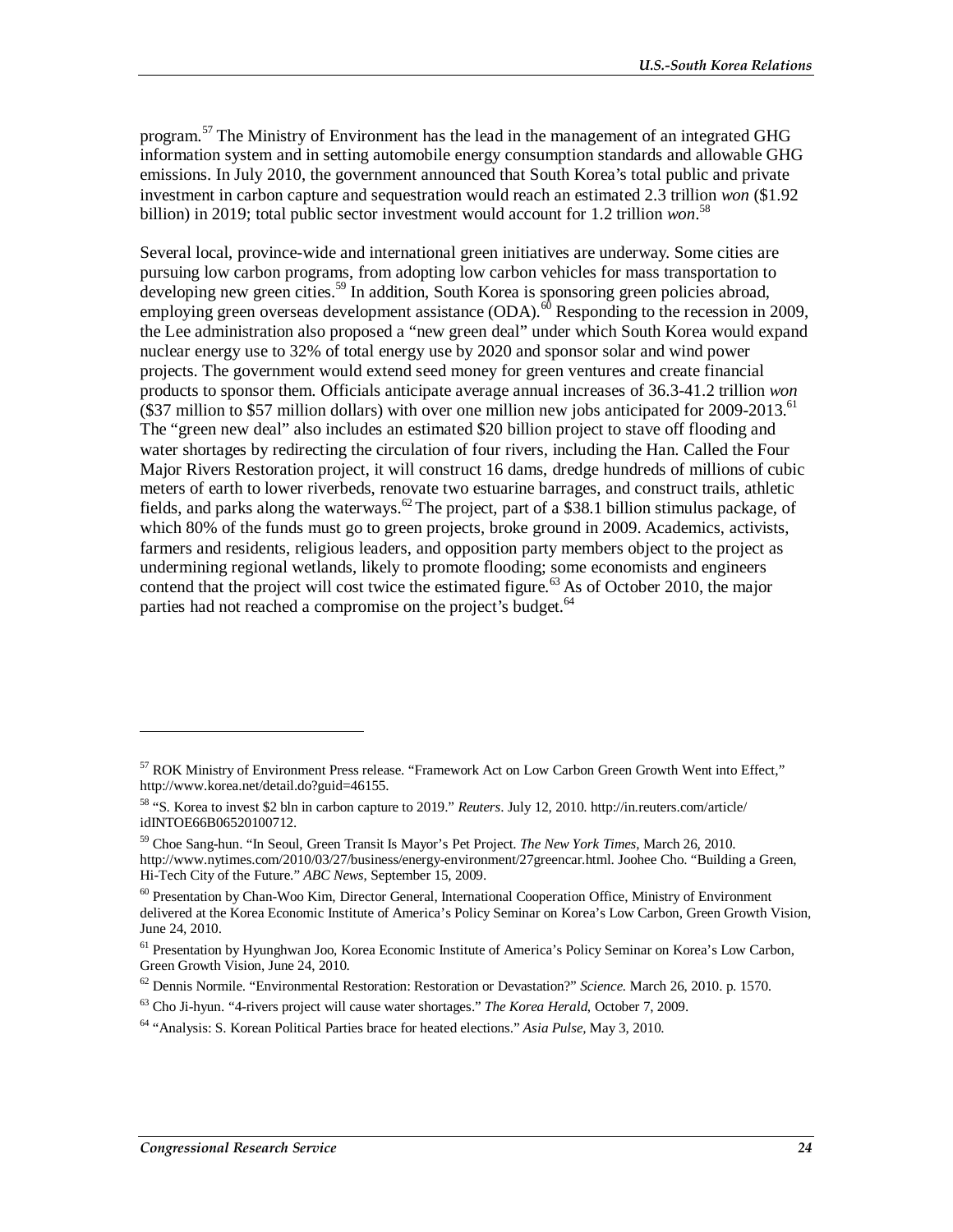# **South Korean Politics**<sup>65</sup>

For most of the first four decades after the country was founded in 1948, South Korea was ruled by authoritarian governments. Ever since the mid-1980s, when widespread anti-government protests forced the country's military rulers to enact sweeping democratic reforms, democratic institutions and traditions have deepened in South Korea. In 1997, long-time dissident and opposition politician Kim Dae-jung (commonly referred to as "DJ") was elected to the presidency, the first time an opposition party had prevailed in a South Korean presidential election. In December 2002, Kim was succeeded by a member of his left-of-center party: Roh Moo-hyun, a self-educated former human rights lawyer who emerged from relative obscurity to defeat establishment candidates in both the primary and general elections. Roh campaigned on a platform of reform—reform of Korean politics, economic policymaking, and U.S.-ROK relations.

Lee's victory in the December 2007 election restored conservatives to the presidency. A striking feature of the election was how poorly the left-of-center candidates performed, after a decade in power, receiving only around 30% of the vote. Shortly after Lee's inauguration, his Grand National Party retained control of the National Assembly in national parliamentary elections.

Lee had a rocky first two years of his presidency. Until late 2009, his public approval ratings generally were in the 20%-30% range. It took over a year for him to recover from the massive anti-government protests that followed an April 2008 deal with the United States to lift South Korea's partial ban on imports of U.S. beef. The ban had been in place since 2003, when a cow in the United States was found to be infected with mad cow disease, or BSE (bovine spongiform encephalopathy). By the early to mid-spring of 2010, his ratings had risen to the 40%-50% range, a development many attribute to South Korea's strong recovery from the 2008-2009 global financial crisis.

South Korea's next National Assembly and presidential elections are scheduled for April and December 2012, respectively. By law, Lee cannot run again; South Korean presidents serve one five-year term.

## **A Powerful Executive Branch**

Nominally, power in South Korea is shared by the president and the 299-member unicameral National Assembly. Of these, 245 members represent single-member constituencies. The remaining 54 are selected on the basis of proportional voting. National Assembly members are elected to four-year terms. The president and the state bureaucracy continue to be the dominant forces in South Korean policymaking, as formal and informal limitations prevent the National Assembly from initiating major pieces of legislation.

<sup>65</sup> For more, see CRS Report R40851, *South Korea: Its Domestic Politics and Foreign Policy Outlook*, by Mark E. Manyin and Weston Konishi.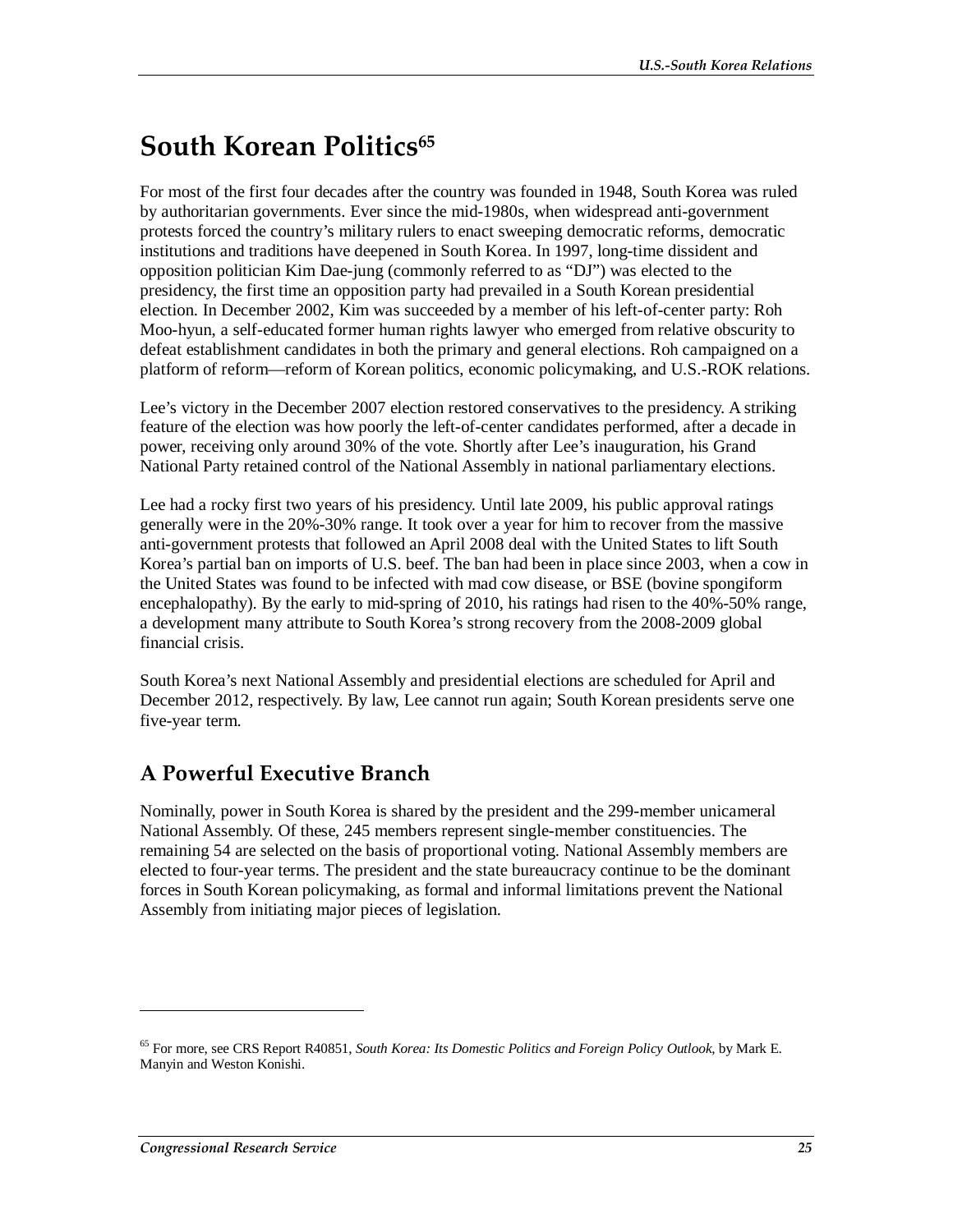## **Political Parties**

Presently, there are three major political parties in South Korea: President Lee's conservative Grand National Party (GNP); the opposition center-left Democratic Party (DP); and the hard right Liberty Forward Party (LFP), which is primarily a platform for former GNP heavyweight Lee Hoi-chang.<sup>66</sup> U.S. ties have historically been much stronger with the conservative parties. Because Korean politics tend to be hyper-partisan, this phenomenon could make U.S.-South Korea relations more difficult to manage if the progressives regain power.

The GNP's numerical strength masks significant intra-party divisions. Lee's most significant rival is GNP stalwart Park Geun-hye, the popular daughter of Korea's former military ruler Park Chung-hee, whom Lee only narrowly defeated in the GNP's presidential primary in 2007. Initially, Lee had tried to marginalize Park's influence, an effort he later abandoned when the GNP absorbed some of Park's supporters who had formed a new party. This move, however, has failed to resolve the tensions between the two camps. There is little cooperation between the GNP and the Democratic Party, so keeping the GNP unified on controversial issues is critical to Lee's ability to govern.

Lee's relationship with the Liberty Forward Party also has been contentious, as its leader ran a bitter campaign against Lee in the presidential election. The Park camp and the LFP generally are more conservative than Lee, so he has been under pressure from his conservative flank.

Since the 2007 election, South Korea's largest opposition party, the Democratic Party, has generally been even more divided than the GNP. The Democrats' lack of unity, their minority status in the National Assembly, and the absence of national elections until 2012 have deprived them of most tools of power and influence within the South Korean polity. In a sign that the progressive camp may be regrouping, however, the DP scored significant victories in important local elections in June 2010. DP members and their supporters often are more critical of U.S. policies and are much more likely to support engagement policies toward North Korea than their conservative counterparts.

 $<sup>66</sup>$  Lee was the runner-up in both the 1997 and 2002 elections, losing both by less than three percentage points of the</sup> vote.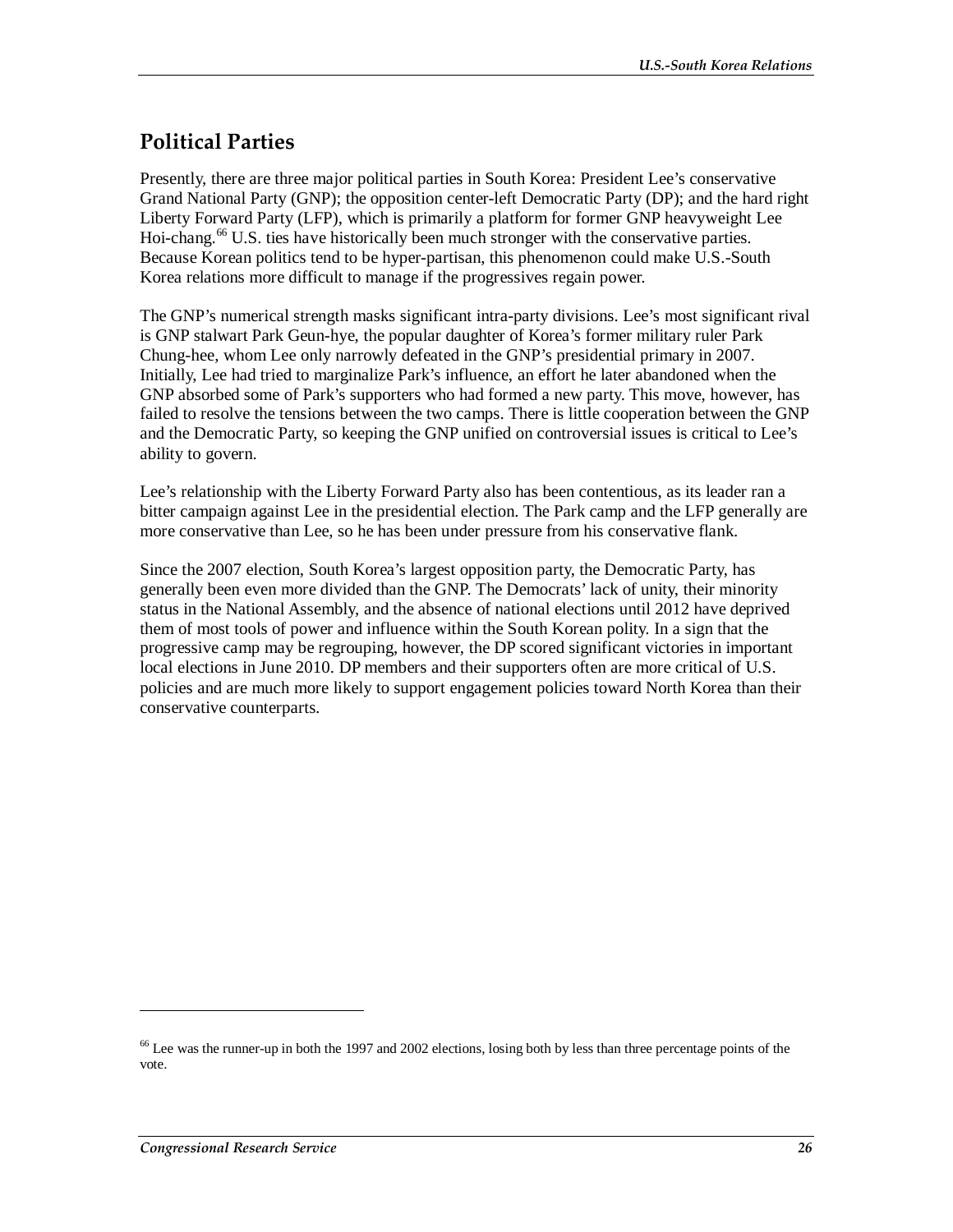

# **Figure 4. Party Strength in the National Assembly**

# **List of Other CRS Reports on the Koreas**

### **South Korea**

CRS Report RL34093, *The Kaesong North-South Korean Industrial Complex*, by Dick K. Nanto and Mark E. Manyin

CRS Report R40851, *South Korea: Its Domestic Politics and Foreign Policy Outlook*, by Mark E. Manyin

CRS Report RL34330, *The Proposed U.S.-South Korea Free Trade Agreement (KORUS FTA): Provisions and Implications*, coordinated by William H. Cooper

CRS Report RL34528, *U.S.-South Korea Beef Dispute: Issues and Status*, by Remy Jurenas and Mark E. Manyin

CRS Report R41389, *Pending U.S. and EU Free Trade Agreements with South Korea: Possible Implications for Automobile and Other Manufacturing Industries* , by Michaela D. Platzer

CRS Report R41032, *U.S. and South Korean Cooperation in the World Nuclear Energy Market: Major Policy Considerations*, by Mark Holt

CRS Report R41462, *Accelerated Vehicle Retirement Programs in Japan and South Korea: Background for Congress*, by Bill Canis et al.

CRS Report R40622, *Agriculture in Pending U.S. Free Trade Agreements with Colombia, Panama, and South Korea*, by Remy Jurenas

**Source:** CRS, based on the National Assembly of the Republic of Korea, "Members by Negotiating Group." **Notes:** Last election held in April 2008; next election to be held in April 2012.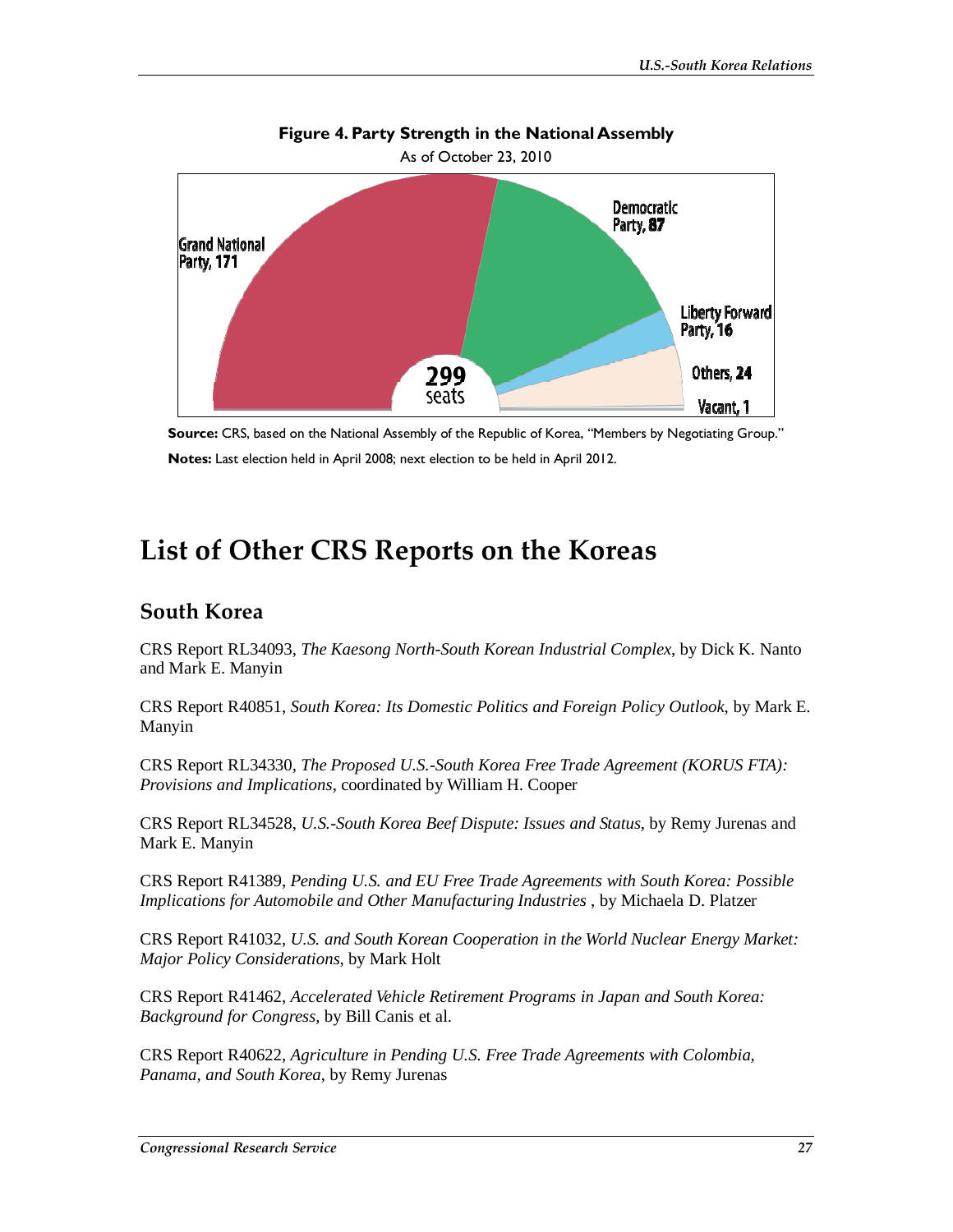### **North Korea**

CRS Report R41259, *North Korea: U.S. Relations, Nuclear Diplomacy, and Internal Situation*, by Emma Chanlett-Avery and Mi Ae Taylor

CRS Report R40095, *Foreign Assistance to North Korea*, by Mark E. Manyin and Mary Beth Nikitin

CRS Report R41438, *North Korea: Legislative Basis for U.S. Economic Sanctions*, by Dianne E. Rennack

CRS Report R40684, *North Korea's Second Nuclear Test: Implications of U.N. Security Council Resolution 1874*, coordinated by Mary Beth Nikitin and Mark E. Manyin

CRS Report RL30613, *North Korea: Back on the Terrorism List?*, by Mark E. Manyin

CRS Report RL34256, *North Korea's Nuclear Weapons: Technical Issues*, by Mary Beth Nikitin

CRS Report R41160, *North Korea's 2009 Nuclear Test: Containment, Monitoring, Implications*, by Jonathan Medalia

CRS Report RL32493, *North Korea: Economic Leverage and Policy Analysis*, by Dick K. Nanto and Emma Chanlett-Avery

CRS Report RS22973, *Congress and U.S. Policy on North Korean Human Rights and Refugees: Recent Legislation and Implementation*, by Emma Chanlett-Avery

CRS Report RL33324, *North Korean Counterfeiting of U.S. Currency*, by Dick K. Nanto

CRS Report R41043, *China-North Korea Relations*, by Dick K. Nanto and Mark E. Manyin

CRS Report RS21473, *North Korean Ballistic Missile Threat to the United States*, by Steven A. Hildreth

## **Archived Reports for Background**

CRS Report RL33567, *Korea-U.S. Relations: Issues for Congress*, by Larry A. Niksch

CRS Report RL33590, *North Korea's Nuclear Weapons Development and Diplomacy*, by Larry A. Niksch

CRS Report RL31696, *North Korea: Economic Sanctions Prior to Removal from Terrorism Designation*, by Dianne E. Rennack